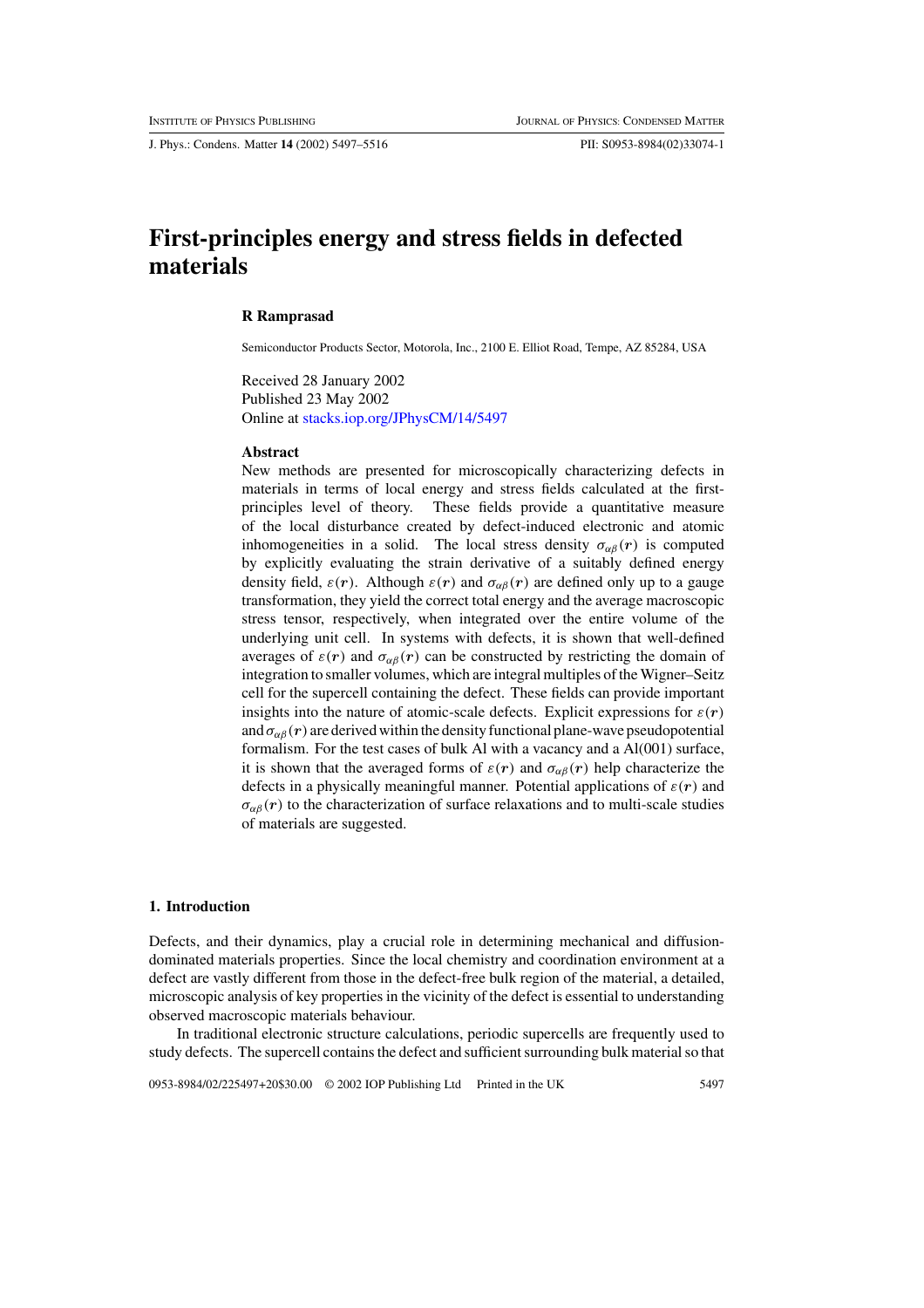the defect is well separated from its periodic images. A characteristic feature of such supercell methods is that they result in quantities that are properties of the supercell as a whole e.g., the total energy and the average macroscopic stress. There is thus an emphasis on a *global* description, with individual contributions from different parts of the material becoming inextricably combined in the calculated global quantities. The purpose of this study is to introduce new analysis tools within the framework of electronic structure supercell methods to enable a microscopic characterization of the inhomogeneities at defects in periodic solidstate systems. These methods lead to a decomposition of the integrated global quantities into spatially varying fields. We show that the resulting fields, when re-integrated over appropriate volumes within the supercell, effectively capture those features specific to a defect, yielding a detailed local picture of the defect.

Recently, Chetty and Martin [1] introduced the concept of a spatially varying energy density field,  $\varepsilon(r)$ , which is local in real space, and whose integral over the volume of the supercell is the total energy per supercell. Since the total energy within the pseudopotential formalism is itself comprised of separate contributions, some of which are non-local in nature [2], and since  $\varepsilon(r)$  can be defined only up to an additive scalar field (which itself integrates to zero within the supercell), there is an inherent non-uniqueness associated with any such form of the local energy density. Thus, while the integral of  $\varepsilon(r)$  over the volume of the entire supercell is a well-defined quantity, its integral over parts of the supercell is, in general, ill-defined. Despite this non-uniqueness problem, Chetty and Martin [1, 3] showed that one can arrive at physically meaningful results by integrating the local energy density over a portion of the supercell, specifically the surface region. They demonstrated that the local energy density helps partition space into a surface region and a bulk region, with the energy density deviating from its bulk value in the surface region in an understandable manner. In the present study, we extend the approach of Chetty and Martin [1] from surfaces to more general defects, and make a formal identification of those parts of the supercell over which the integral of  $\varepsilon(r)$  will result in a well-defined local field.

A quantity which is closely related conceptually to the local energy density is the local stress density (also known as the local stress tensor field),  $\sigma_{\alpha\beta}(r)$ , which is defined as any tensor field whose divergence is the vector force field [4–9]. Like  $\varepsilon(r)$ ,  $\sigma_{\alpha\beta}(r)$  is inherently nonunique in nature since it can be specified only up to the addition of the curl of an arbitrary tensor field (this leaves the force density, a physical observable, invariant). The stress tensor field results in the average macroscopic stress tensor (a 'global' property) when integrated over the volume of the supercell [8,9]. The stress density is composed of two contributions [4–9]: one due to the momentum flux density arising from the kinetic energy of interacting electrons, and the other, called the configurational stress density, arising from the potential of interaction of the electrons and the nuclei. The first contribution is inherently quantum mechanical in nature, and the traditional approach for deriving expressions for it starts with the local momentum density operator and the Heisenberg equation of motion, and results in complicated operator expressions [7–9]. The configurational part of the stress density is defined in terms of the internal electric fields resulting from the nuclear and electronic distributions [4–9], in direct analogy with the Maxwell stress tensor of classical electromagnetism [10]. For very simple systems, explicit expressions for both the momentum flux density and configurational terms have been derived [5–7]. For instance, expressions for the stress tensor field in the H atom and H2 molecule have been given by Feynman [5] and Deb and Bamzai [6], respectively. Folland [7] has derived formal operator expressions particularly suited to one-electron approximations, and has used these formal expressions to determine explicit forms for  $\sigma_{\alpha\beta}(r)$  in the isolated Ne and Ar atoms [7] within the local density approximation (LDA) of density functional theory (DFT) and at the Hartree–Fock level of theory. Formal operator expressions for more complicated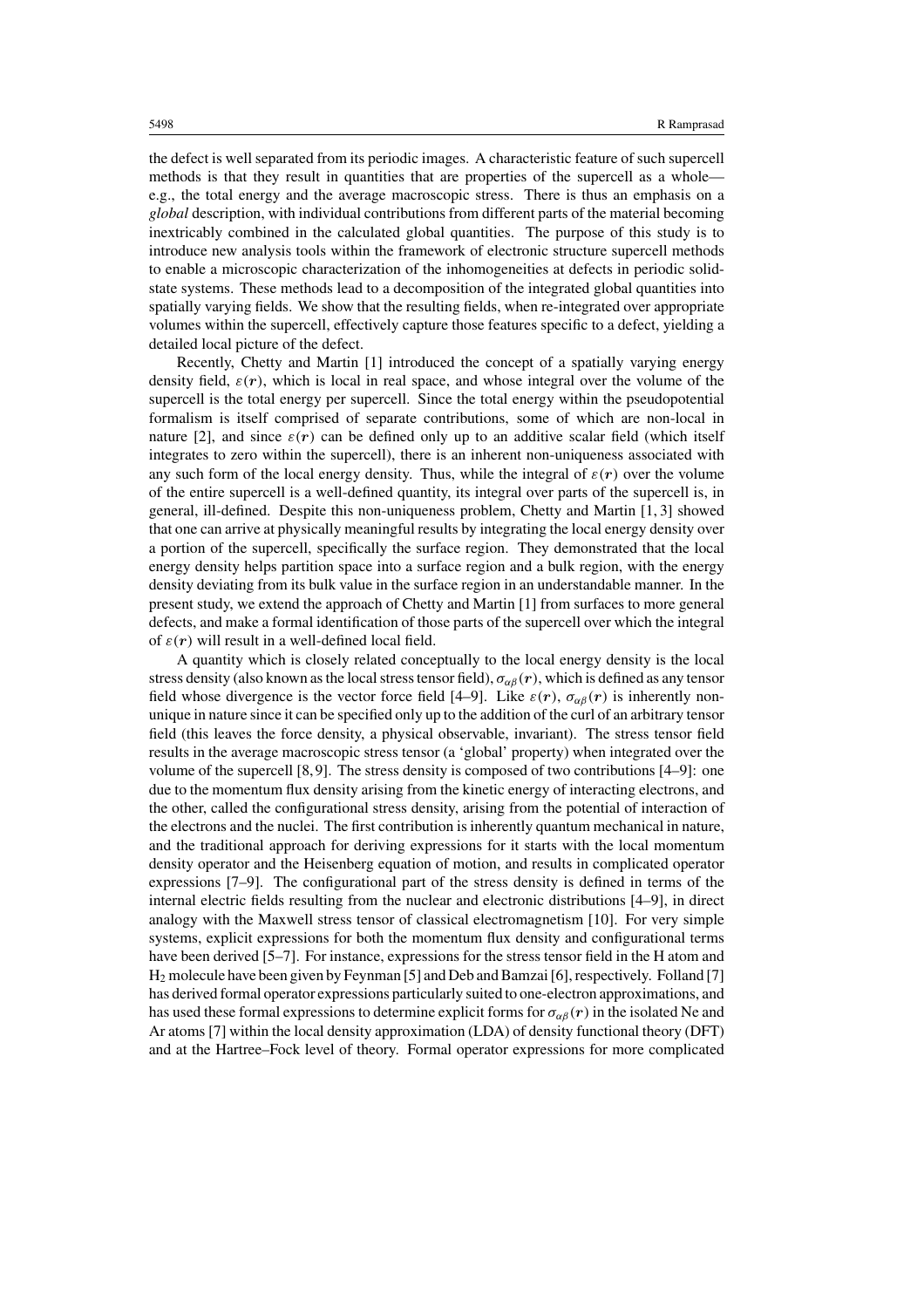

**Figure 1.** A schematic diagram of the relationships between the global ( $E_{tot}$ ,  $\sigma_{\alpha\beta}^{ave}$ ), the local  $(\varepsilon(r), \sigma_{\alpha\beta}(r))$  and the integrated local  $(\bar{\varepsilon}(r), \bar{\sigma}_{\alpha\beta}(r))$  quantities. The quantities at the bottom  $(\sigma^a)$  $\sigma_{\alpha\beta}(r)$  and  $\bar{\sigma}_{\alpha\beta}(r)$ ) are obtained by taking the strain derivatives of the respective quantities at the top  $(E_{tot}, \varepsilon(r)$  and  $\bar{\varepsilon}(r)$ ).

many-particle systems (many-atom clusters, periodic systems, systems with atomic cores represented by pseudopotentials) have also been derived [8, 9]; however, these expressions have proved too cumbersome for practical use. Here, we develop an alternative approach to the derivation of an explicit expression for the stress tensor field of a general periodic system to be used in plane-wave pseudopotential supercell calculations [2], within the LDA of DFT [11]. Rather than adopt the traditional equation of motion procedure which leads to operator expressions for  $\sigma_{\alpha\beta}(r)$  [4–9], we derive an explicit analytic expression for  $\sigma_{\alpha\beta}(r)$  by directly taking the strain derivative of the local energy density. Our procedure is schematically illustrated in figure 1. Since the average macroscopic stress is the strain derivative of the total energy per unit-cell volume [8, 12, 13] (denoted by path A in figure 1), the stress tensor field,  $\sigma_{\alpha\beta}(r)$ , is evidently the strain derivative of  $\varepsilon(r)$  (path C in figure 1). The derivation of an expression for the stress tensor field therefore depends crucially on our ability to define the energy density (path B in figure 1). In the present study, we use a modified form of the energy density proposed earlier by Chetty and Martin [1]. The new form for  $\varepsilon(r)$ , and the resulting  $\sigma_{\alpha\beta}(r)$  facilitate direct contact with previously derived pseudopotential-based density functional expressions for the corresponding macroscopic observables: the total energy [2] and average macroscopic stress tensor [8, 12, 13], respectively.

As defined,  $\varepsilon(r)$  and  $\sigma_{\alpha\beta}(r)$  exhibit variations on the scale of sub-atomic dimensions (the latter is referred to as the *microscopic* stress density in the literature [4–9], reflecting this property). Their corresponding (unique) macroscopic analogues are the integrals of these microscopic quantities over the volume of the unit cell. In order to bridge the length-scale gap between these two extremes, we define the integrated local fields,  $\bar{\varepsilon}(r)$  and  $\bar{\sigma}_{\alpha\beta}(r)$ , as integrals of  $\varepsilon(r)$  and  $\sigma_{\alpha\beta}(r)$ , respectively, over a Wigner–Seitz (WS) cell (or integral multiples of the WS cell). (The integrated local fields are also shown in figure 1 to complete the relationships between the global, local and integrated local quantities.) Thus, while  $\varepsilon(r)$  and  $\sigma_{\alpha\beta}(r)$  are the energy and stress densities at a point *r* in space,  $\bar{\varepsilon}(r)$  and  $\bar{\sigma}_{\alpha\beta}(r)$  are the corresponding properties averaged over a WS cell centred at the reference point *r*. As a result, for defect-free periodic systems,  $\bar{\varepsilon}(r)$  and  $\bar{\sigma}_{\alpha\beta}(r)$  reduce to the corresponding macroscopic bulk quantities. In defect calculations using supercells much larger than the WS cell, the integrated local quantities capture the local effects due the defect in the neighbourhood of the defect, but far away from the defect, they recover their defect-free bulk values. To demonstrate the application of these local concepts to the microscopic characterization of defects, we consider two test cases: an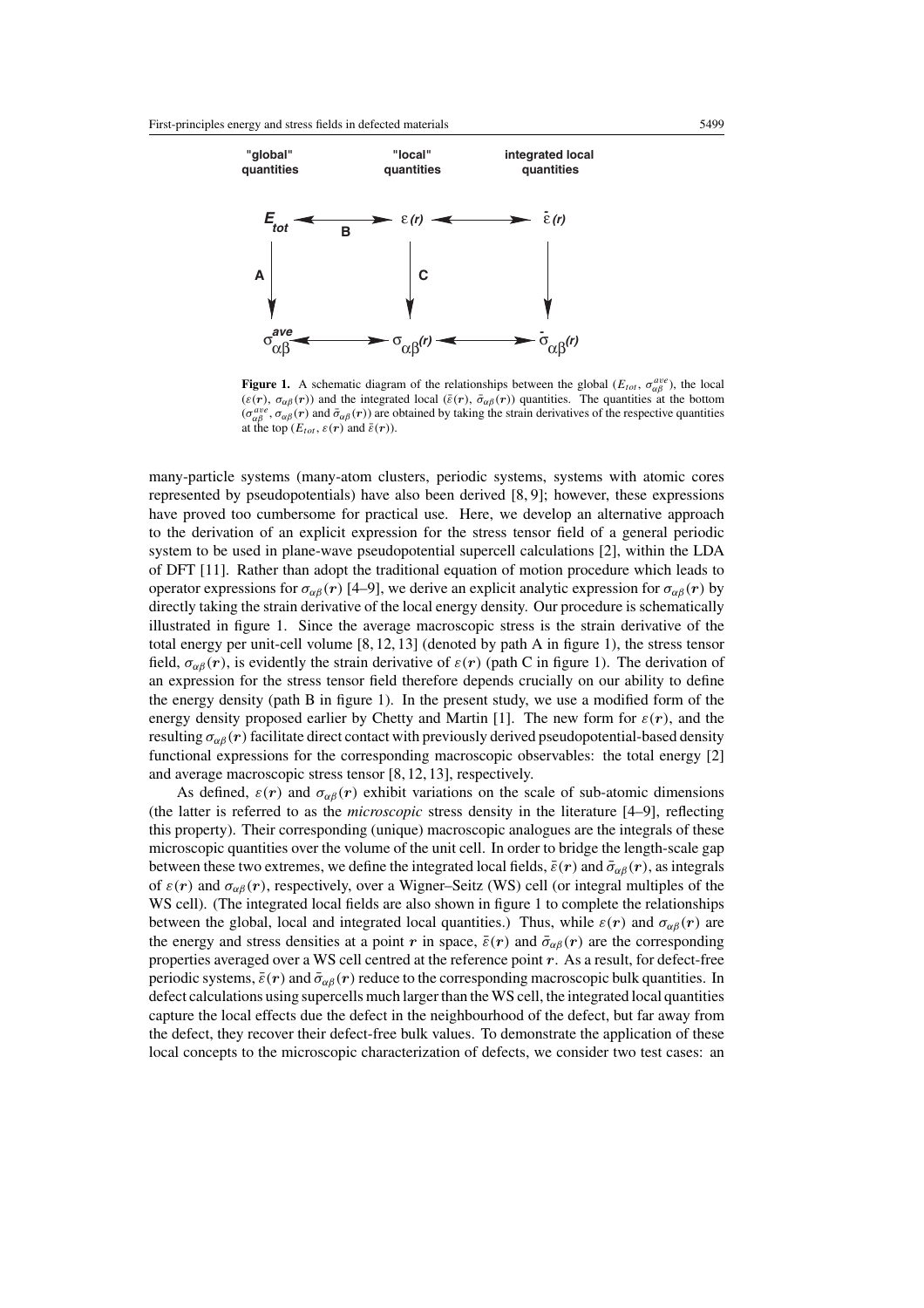isolated vacancy in bulk Al, and an Al(001) surface. The surface calculation leads to some important observations regarding the potential use of  $\bar{\sigma}_{\alpha\beta}(r)$  to help understand the driving force behind anomalous outward surface relaxations seen in some clean surfaces [14].

The paper is organized as follows. In section 2, we discuss the general considerations governing the construction of physically meaningful local fields. In section 3, we review a reformulation (derived earlier by Chetty and Martin [1]) of the usual reciprocal-space expression for the total energy [2]; this alternative formulation provides a more natural starting point for the construction of the local energy field,  $\varepsilon(r)$ . Expressions for  $\varepsilon(r)$  and  $\bar{\varepsilon}(r)$  are derived, and the approach of Chetty and Martin [1] is extended to treat more general defects; it is also shown that  $\bar{\varepsilon}(r)$  exhibits the correct limiting behaviour in the defect-free case. In section 4, we give the expression for the average macroscopic stress tensor derived from the reformulated total energy expression of section 3; we then derive an expression for the non-unique microscopic symmetric stress tensor field,  $\sigma_{\alpha\beta}(r)$ , and discuss its properties. In section 5, we present results for defect-free bulk Al, bulk Al with a vacancy and a seven-layer Al(100) slab. We discuss implications and potential applications of the local fields concept in section 6 and conclude with a brief summary in section 7.

### **2. General considerations governing the construction of local fields**

As mentioned in the Introduction, the local energy density,  $\varepsilon(r)$ , is required to satisfy the following important constraint:

$$
E_{tot} = \int_{\Omega_{cell}} \varepsilon(r) d^3 r,\tag{1}
$$

where  $E_{tot}$  is the total energy per supercell of the system and  $\Omega_{cell}$  is the volume of the periodic supercell.  $\varepsilon(r)$  is thus a scalar quantity like the charge density, but unlike the latter, it is not a physical observable. Clearly, the construction of  $\varepsilon(r)$  is possible only if each contribution to  $E_{tot}$  can be written as an integral of a local function in real space, so that each integrand can be identified as a separate and legitimate contribution to  $\varepsilon(r)$ . However, not all terms in the usual total energy expression within the pseudopotential approximation [2] are of this form. This problem is handled by reformulating the total energy expression (section 3.1), and defining an integrated local energy density,  $\bar{\varepsilon}(r)$  (later in this section).

The density functional total energy (in Rydberg atomic units) within the LDA for a periodic array of ions (represented by non-local pseudopotentials) embedded in a charge-compensating valence electron gas is given by [2]

$$
E_{tot} = -\sum_{nk} f_{nk} \int \psi_{nk}^{*}(r) \nabla^{2} \psi_{nk}(r) d^{3}r + \frac{1}{2} \int_{\Omega_{cell}} \int_{\Omega_{cell}} \frac{2\rho^{e}(r)\rho^{e}(r')}{|r - r'|} d^{3}r d^{3}r' + \int_{\Omega_{cell}} \epsilon_{XC}(\rho^{e}(r)) \rho^{e}(r) d^{3}r + \int \sum_{nkjl} \psi_{nk}^{*}(r) V_{jl}^{nl}(|r - \tau_{j}|) \wp_{l} \psi_{nk}(r) d^{3}r + \int_{\Omega_{cell}} \sum_{j} V_{ion,j}^{loc} (|r - \tau_{j}|) \rho^{e}(r) d^{3}r + \frac{1}{2} \sum_{j \neq j'} \frac{2Z_{j}Z_{j'}}{|\tau_{j} - \tau_{j'}|},
$$
(2)

where  $f_{nk}$  and  $\psi_{nk}(r)$  are the occupation number and the Kohn–Sham wavefunction, respectively, for the *n*th band and first-Brillouin-zone (IBZ) wavevector  $k$ ,  $\rho^e(r)$  is the valence electronic charge density,  $\epsilon_{XC}(\rho^e(r))$  is the exchange–correlation energy per electron of a homogeneous electron gas of density  $\rho^e$ ,  $V_{jl}^{nl}(r)$  is the *l*th component of the non-local part of the pseudopotential of ion *j*,  $\wp_l$  is the projection operator for angular momentum *l*,  $V_{ion,j}^{loc}(r)$  is the local part of the pseudopotential of ion *j* and  $Z_j$  is the valence charge of ion *j* at location  $\tau_j$ .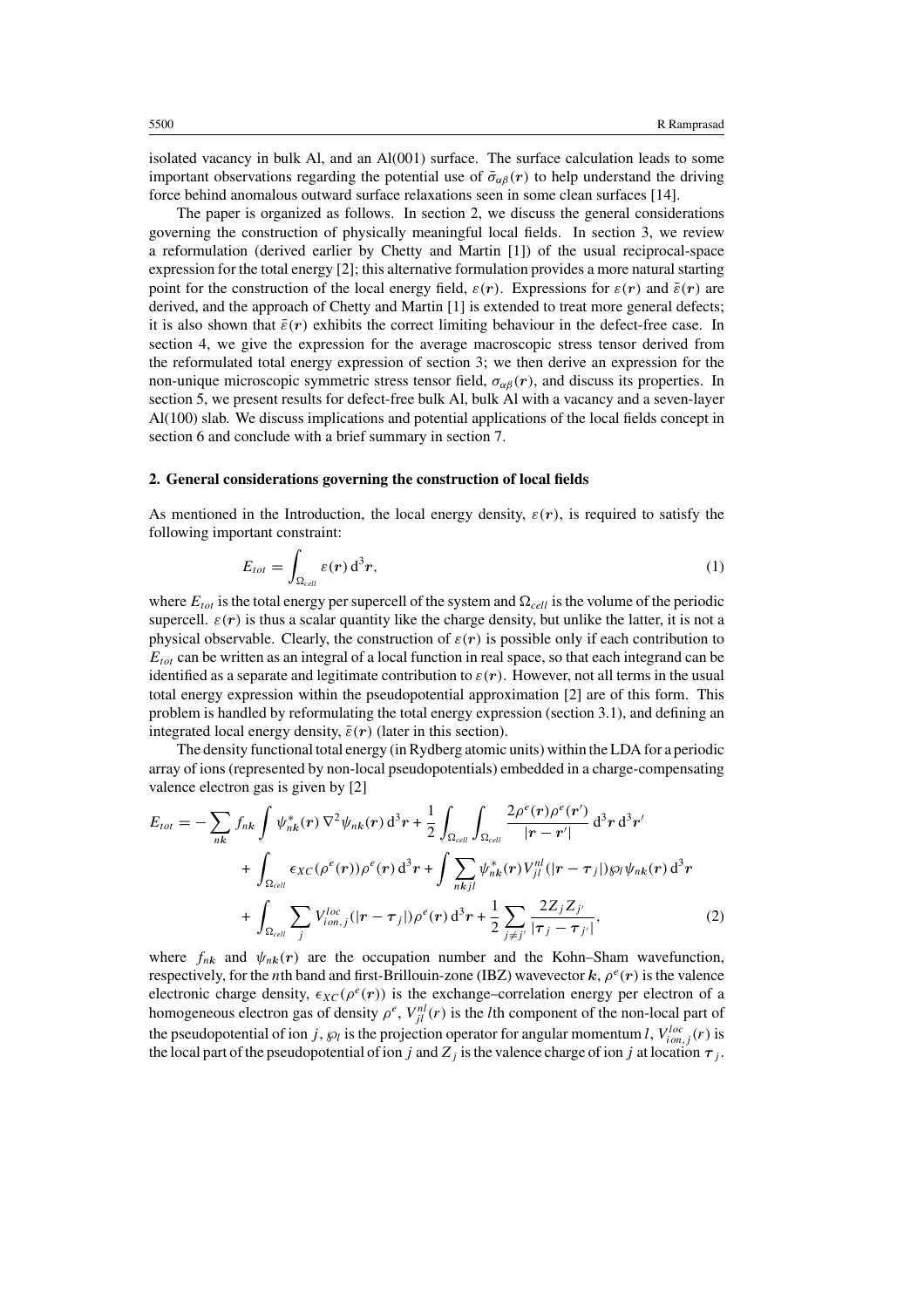The total non-interacting electronic kinetic energy is given by the first term. There are two possible choices for the kinetic energy component of the energy density [1,15]: the symmetric  $(-\sum_{nk} f_{nk} |\nabla \psi_{nk}(r)|^2 d^3r)$  and the antisymmetric  $(-\sum_{nk} f_{nk} \psi_{nk}^*(r) \nabla^2 \psi_{nk}(r) d^3r)$  forms, both of which integrate to the total electronic kinetic energy. In most situations the two forms are equivalent. However, in some pathological cases  $\nabla^2 \psi_{nk}(r)$  may have singularities even if  $\psi_{nk}(r)$  is well behaved [1]; in such cases, the antisymmetric form of the kinetic energy density may be undefined at some places. Although most situations of interest to us will not exhibit such pathological features, we follow Chetty and Martin [1] in choosing the symmetric form.

The electronic electrostatic energy, the exchange–correlation energy and the electron– pseudopotential interaction energy for the local part of the pseudopotential (the second, third and the fifth terms of equation (2), respectively) naturally adapt themselves to the construction of energy density components, since they can each be expressed as an integral of the product of  $\rho^e(r)$  with a local function  $v(r)$ , where  $v(r)$  is the electronic Hartree potential, the exchange– correlation energy per electron and the local part of the ionic pseudopotential, respectively, in the three cases. Thus, contributions to  $\varepsilon(r)$  for these cases are of the form  $\rho^e(r)v(r)$ (or  $\sum_{G,G'} \rho^*(G) e^{-iG \cdot r} v(G') e^{iG' \cdot r}$  in reciprocal space, where *G* and *G'* are reciprocal-lattice vectors). Chetty and Martin [1], on the other hand, chose a Maxwell form [10] for the electrostatic component of the energy density. While our form for the electrostatic component of the energy density is motivated by the fact that it enables us to make direct contact with the corresponding term in the density functional total energy expression, Chetty and Martin [1] use the analogy with classical electromagnetic theory where the (Maxwell) energy density due to a distribution of charges is expressed in terms of the electric field due to the charge distribution. (The Maxwell energy density for the electrostatic component is given by  $\zeta^2(r)/(8\pi)$ , where the electric field vector  $\zeta(r)$  is the gradient of the Hartree potential,  $\zeta(r) = -\nabla \int \rho^e(r)/|r - r'| d^3r$ .) Both the choices result in the total electrostatic energy when integrated over the volume of the supercell; the difference between the two forms is thus an example of a gauge term which integrates to zero over an appropriate integration volume.

The non-local component of the total energy due to the pseudopotential (the fourth term in equation (2)) does not adapt itself naturally to our procedure for constructing  $\varepsilon(r)$ . We have therefore chosen to calculate this term for each ionic site *j*, and to localize it as a Dirac delta function at that site. That is, we rewrite the fourth term in equation (2) as  $\int_{\Omega_{cell}} \sum_j E_j^{nl} \delta(\bm{r} - \bm{\tau}_j) \, \mathrm{d}^3\bm{r},$  where

$$
E_j^{nl} = \int \sum_{nkl} \psi_{nk}^*(r) V_{jl}^{nl}(|r - \tau_j|) \wp_l \psi_{nk}(r) d^3r.
$$
 (3)

 $E_j^{nl}$  is thus the non-local pseudopotential contribution to the total energy due to ion *j* and we identify  $\sum_j E_j^{nl} \delta(r - \tau_j)$  as the total non-local pseudopotential contribution to  $\varepsilon(r)$ . By localizing an inherently non-local component, we are introducing an error in *ε(r)*. However, later in this section we will show that the physically significant quantity useful in analysing defects is actually  $\bar{\varepsilon}(r)$ , which is the integral of  $\varepsilon(r)$  over a volume that is an integer multiple of the WS cell. Since the non-locality due to the pseudopotential is restricted to lying within a WS cell,  $\bar{\varepsilon}(r)$  is insensitive to the details of the localization procedure.

The last term in equation (2) is the electrostatic ion–ion interaction energy, which, like the non-local part of the pseudopotential contribution to the total energy, cannot be expressed immediately as an integrated quantity. Nor is a localization procedure similar to the one adopted to write down the non-local pseudopotential contribution to  $\varepsilon(r)$  justified, due to the long-range nature of this interaction. Hence, we regroup terms in the total energy expression of equation (2) (section 3.1) so that the ion–ion interaction component can be naturally incorporated into  $\varepsilon(r)$ .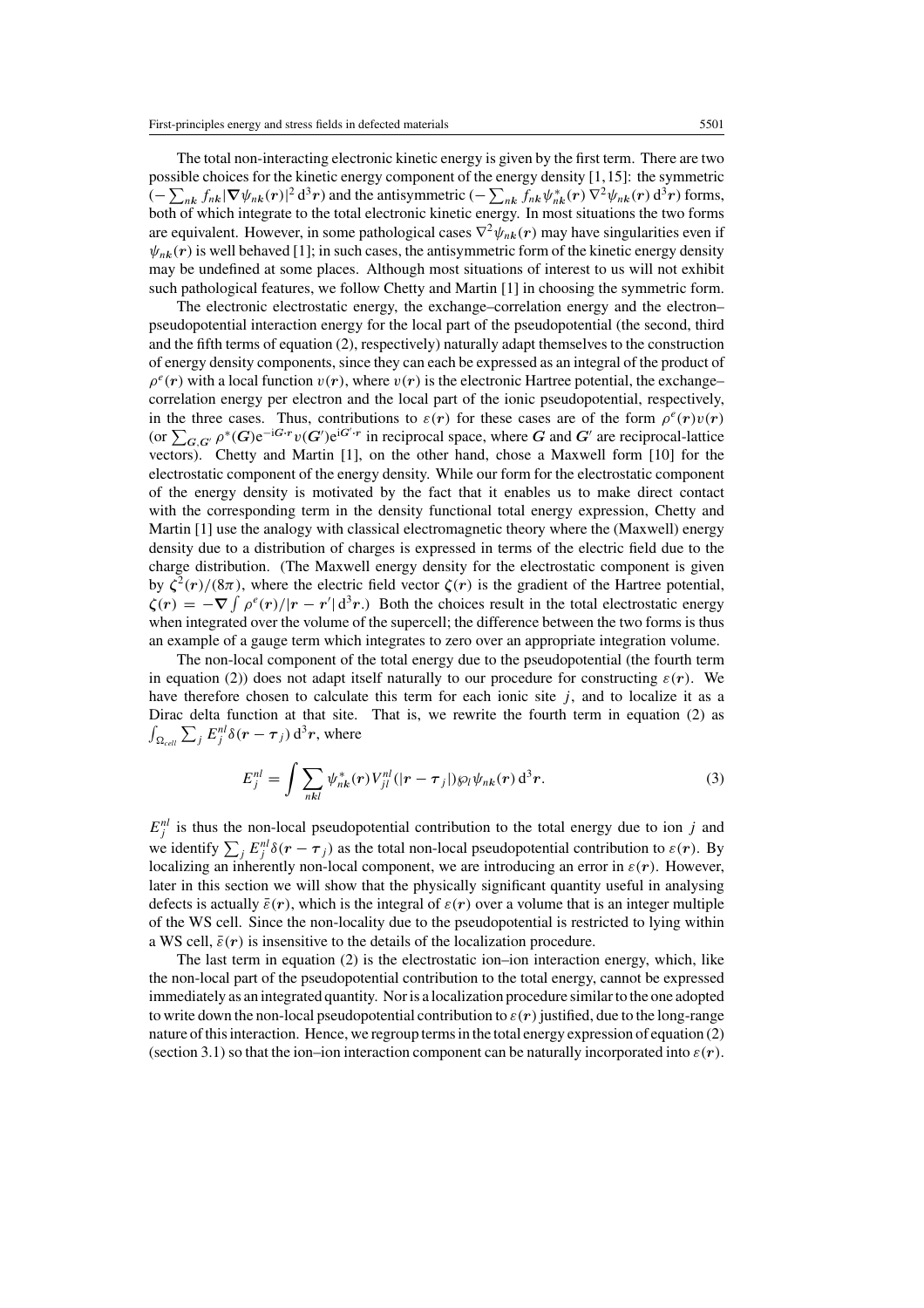Although the non-unique  $\varepsilon(r)$  is interesting in its own right, it is only its integral (whenever unique) that is of physical significance. Equation (1) provides a specific instance where this quantity should integrate to a unique physical observable. By virtue of the form of our expression for  $\varepsilon(r)$ , it is also possible to define a family of integrals over volumes *smaller* than  $\Omega_{cell}$  that yield meaningful integrated local energy fields. Intuition dictates that the smallest such integration volume in periodic solid-state systems is that of the WS cell,  $\Omega_{WS}$ , for the system under consideration. Therefore, we define an integrated energy density of the form

$$
\bar{\varepsilon}(r) \equiv \frac{1}{\Omega_{subcell}} \int_{\Omega_{subcell}} \varepsilon(r - r') d^3 r', \tag{4}
$$

where  $\bar{\varepsilon}(r)$  is the local energy density integrated over a volume,  $\Omega_{subcell}$ , which is an integral multiple of the WS cell volume centred around the reference point *r*. For a defect-free periodic bulk system (even with a supercell larger than the WS cell),  $\bar{\varepsilon}(r)$  should be a unique, constant function in space (equal to  $E_{tot}/\Omega_{cell}$ ); we give a formal proof of this statement in section 3.3. For systems with defects, deviations from constancy will provide information about the local nature and environment of the defect. At long range, we expect  $\bar{\varepsilon}(r)$  to recover its constant bulk value.

We now turn our attention to the local stress tensor field, which is formally defined, by analogy with classical elasticity theory [16], as any tensor field whose divergence is the vector force field [4–9]:

$$
\sum_{\alpha} \nabla_{\alpha} \sigma_{\alpha\beta}(r) = f_{\beta}(r),\tag{5}
$$

where  $\sigma_{\alpha\beta}(r)$  ( $\alpha$ ,  $\beta = x$ , y, z) is the non-unique stress tensor field and  $f(r)$  is the vector force field. As with  $\varepsilon(r)$ , the integral of  $\sigma_{\alpha\beta}(r)$  over the entire volume of the periodic supercell results in a physical observable—in this case, the average macroscopic stress tensor [8, 9]:

$$
\sigma_{\alpha\beta}^{ave} = \frac{1}{\Omega_{cell}} \int_{\Omega_{cell}} \sigma_{\alpha\beta}(r) d^3 r.
$$
\n(6)

We derive an expression for  $\sigma_{\alpha\beta}(r)$  in section 4.2 by taking the strain derivative of  $\varepsilon(r)$ . By analogy with equation (4), we define an integrated stress tensor field,  $\bar{\sigma}_{\alpha\beta}(r)$ , which is related to  $\bar{\varepsilon}(r)$  as follows:

$$
\bar{\sigma}_{\alpha\beta}(r) = \frac{1}{(2 - \delta_{\alpha\beta})} \frac{\delta \bar{\varepsilon}(r)}{\delta \epsilon_{\alpha\beta}} = \frac{1}{\Omega_{subcell}(2 - \delta_{\alpha\beta})} \int_{\Omega_{subcell}} \frac{\delta \varepsilon(r - r')}{\delta \epsilon_{\alpha\beta}} d^3 r' \n= \frac{1}{\Omega_{subcell}} \int_{\Omega_{subcell}} \sigma_{\alpha\beta}(r - r') d^3 r',
$$
\n(7)

where  $\epsilon_{\alpha\beta}$  is a symmetric, uniform strain and the last equality defines the microscopic stress tensor field in the present treatment; the  $(2 - \delta_{\alpha\beta})$  factor arises from the fact that we are interested in the symmetric stress tensor [12]. The relationships between the macroscopic ('global'), the local and the integrated local quantities are shown schematically in figure 1.

### **3. The local energy density**

### *3.1. Reformulation of the reciprocal-space representation of the total energy*

As discussed in the previous section, the construction of  $\varepsilon(r)$  requires a reformulation of the usual expression for the total energy (equation  $(2)$ ) [2] by changing the manner in which terms are grouped [1]. This new form will facilitate the construction of the local energy field in an intuitive manner, particularly with respect to the ion–ion interaction contribution, while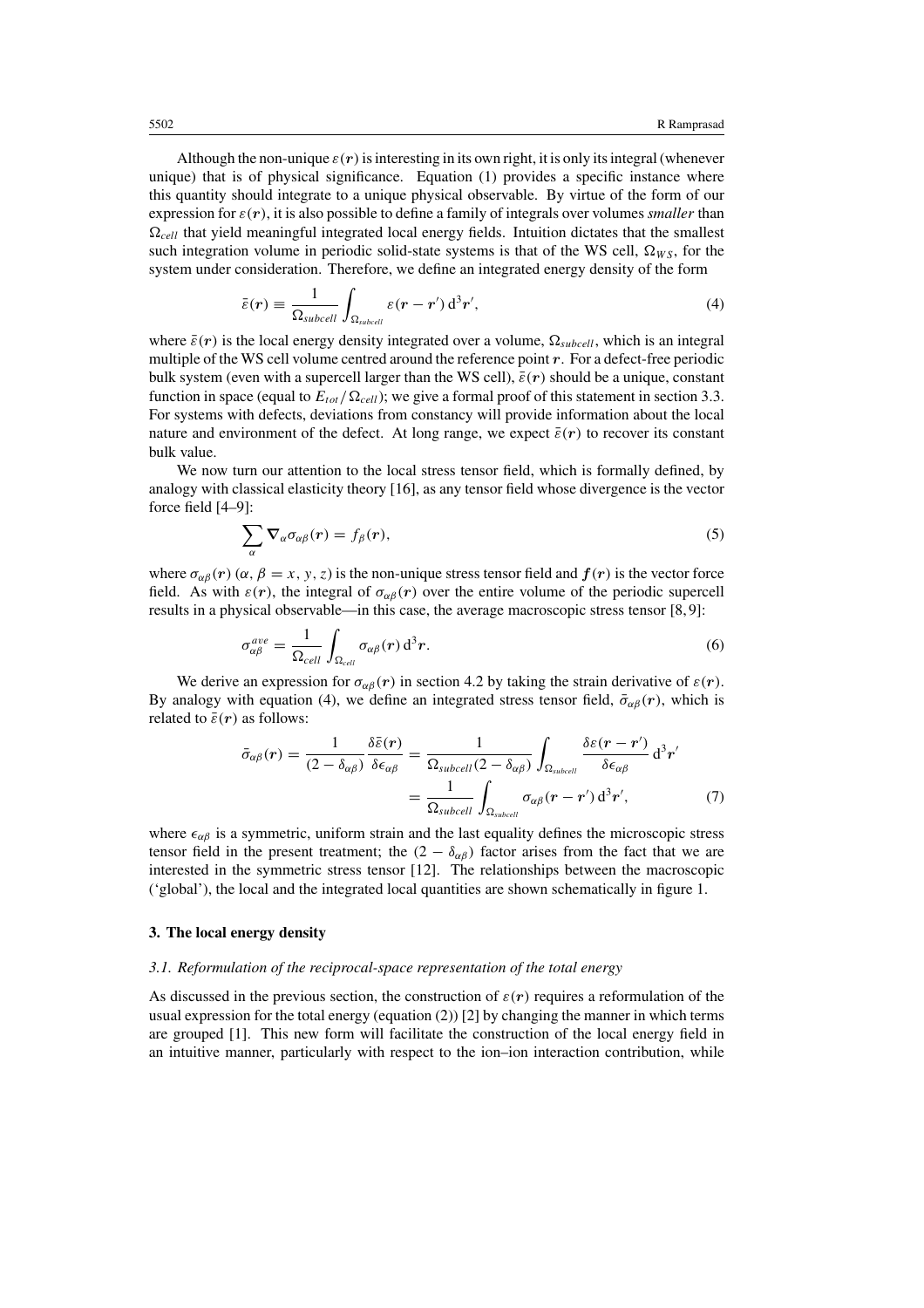properly treating the  $G = 0$  divergent terms. Such a reformulation has been performed earlier by Chetty and Martin [1], and will be reviewed in this subsection.

In the new form, the electrostatic electronic Hartree contribution and the ion–ion interactions are treated together, with an associated modification to the local part of the pseudopotential contribution to the total energy. The electronic kinetic energy, exchange– correlation and non-local pseudopotential contributions to the total energy (first, third and fifth terms in equation (2)) in the present form are identical to those in the conventional form  $[2]$ .

We start with the conventional expression for the total energy, in which the ion–ion interaction contribution (last term in equation (2)) is computed via the Ewald technique  $[2,17]$ . The Ewald method involves adding and subtracting a fictitious charge distribution composed of Gaussians at each ionic site  $j$  (with net charge  $Z_j$ ), and performing two rapidly convergent sums, one in real space and the other in reciprocal space. The real- and reciprocal-space representations of the fictitious charge distribution are given by

$$
\rho^{n}(r) = \sum_{j} \frac{Z_{j}}{\eta^{3}} \left(\frac{2}{\pi}\right)^{3/2} e^{-2\eta^{2}|r-\tau_{j}|^{2}}
$$
\n(8)

$$
\rho^n(G) = \frac{1}{\Omega_{cell}} e^{-G^2/8\eta^2} \sum_j Z_j e^{-iG \cdot \tau_j},\tag{9}
$$

where *η* is the Gaussian width. In the present study, by carefully choosing *η*, we make the real-space summation negligibly small. The reciprocal-space Ewald summation is composed of two terms [2, 17], one of which  $(4\pi \Omega_{cell} \sum_G |\rho^n(G)|^2/|G|^2)$  is identical in form to the reciprocal-space electronic Hartree contribution to the total energy. The other is  $\sum_j E_j^{self}$ , which effectively subtracts out the energy of the self-interaction of the ionic charges with each other.  $E_j^{self}$  is given by [2, 17]

$$
E_j^{self} = -\frac{2\eta}{\sqrt{\pi}} Z_j^2. \tag{10}
$$

By defining the total charge density,  $\rho^t(\mathbf{r})$ , as

$$
\rho^t(\mathbf{r}) = \rho^e(\mathbf{r}) - \rho^n(\mathbf{r}),\tag{11}
$$

we find that the total electrostatic contribution to the total energy is given by

$$
E_{es} = \begin{cases} 4\pi \Omega_{cell} \sum_{G} \frac{|\rho^t(G)|^2}{|G|^2} + \sum_{j} E_j^{self} & \text{(reciprocal space)}\\ \frac{1}{2} \int_{\Omega_{cell}} \int_{\Omega_{cell}} \frac{2\rho^t(r)\rho^t(r')}{|r - r'|} d^3r d^3r' + \sum_{j} E_j^{self} & \text{(real space)} \end{cases}
$$

where the prime indicates that the  $G = 0$  term is excluded from the summation; note that due to the definition of  $\rho^t(r)$ , the  $G = 0$  contribution is zero. The above expressions thus account for both the electron–electron and ion–ion interactions correctly, provided that the width of the Gaussian functions is chosen appropriately; however, it also contains a cross term, representing the interaction between the electrons and the Gaussian-broadened ions. Since the electron– ion interaction must be treated using pseudopotentials, the cross term which is part of the above expression is subtracted out while including the contribution due to the local part of the pseudopotential (fifth term in equation (12) below).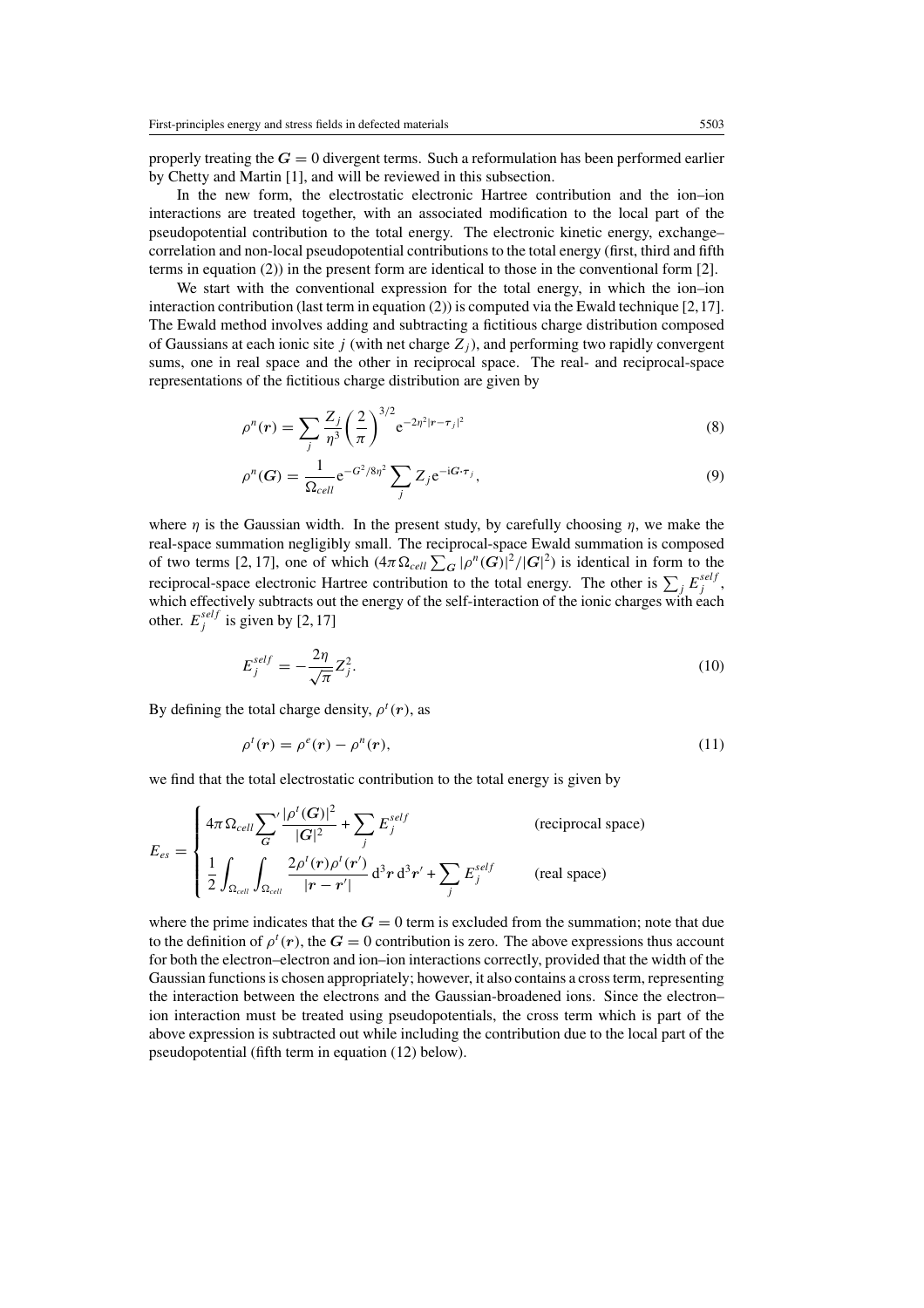With all these modifications, the total energy per supercell within the LDA becomes

$$
E_{tot} = -\sum_{nk} \int \psi_{nk}^{*}(r) \nabla^{2} \psi_{nk}(r) d^{3}r + \frac{1}{2} \int_{\Omega_{cell}} \int_{\Omega_{cell}} \frac{2 \rho^{t}(r) \rho^{t}(r')}{|r - r'|} d^{3}r d^{3}r' + \int_{\Omega_{cell}} \epsilon_{XC}(r) \rho^{e}(r) d^{3}r + \sum_{j} E_{j}^{nl} + \int_{\Omega_{cell}} \left(\sum_{j} V_{ion,j}^{loc} (|r - \tau_{j}|) + \int_{\Omega_{cell}} \frac{2 \rho^{n}(r')}{|r - r'|} d^{3}r'\right) \rho^{e}(r) d^{3}r + \sum_{j} E_{j}^{self}
$$
(12)

in real space and

$$
E_{tot} = \sum_{nkG} f_{nk} |c_{nk}(G)|^2 |k + G|^2 + 4\pi \Omega_{cell} \sum_{G} \frac{|\rho^t(G)|^2}{|G|^2} + \Omega_{cell} \sum_{G} \epsilon_{XC}(G) \rho^{e*}(G)
$$
  
+ 
$$
\sum_{j} E_j^{nl} + \Omega_{cell} \sum_{G} \rho^{e*}(G) \left( \sum_{j} e^{-iG \cdot \tau_j} V_{ion,j}^{loc}(G) + 8\pi \frac{\rho^n(G)}{|G|^2} \right)
$$
  
+ 
$$
\sum_{jj'} \left( \alpha_j Z_{j'} - \frac{\pi Z_j Z_{j'}}{\eta^2 \Omega_{cell}} \right) + \sum_{j} E_j^{self}
$$
(13)

in reciprocal space. In equation (13), the  $c_{nk}(G)$ 's denote the coefficients in the plane-wave expansion of the wavefunction [2], and  $\epsilon_{XC}(G)$ ,  $\rho^e(G)$  and  $V_{ion,j}^{loc}(G)$  are the reciprocal-space representations of the exchange–correlation energy per electron, the valence electronic charge density and the local part of the pseudopotential of ion  $j$ , respectively. The fifth term in equation (13) does not include the  $G = 0$  contribution, which is separated out explicitly as the sixth term.  $\alpha_j$  is the usual repulsive term given by [2]

$$
\alpha_j = \frac{1}{\Omega_{cell}} \int \left( V_{ion,j}^{loc}(r) + \frac{2Z_j}{r} \right) d^3r. \tag{14}
$$

The reciprocal-space representation of  $E_j^{nl}$  is given by [2]

$$
E_j^{nl} = \sum_{nk} f_{nk} \sum_{lm} \left[ \sum_G c_{nk}^*(G) e^{-iG \cdot \tau_j} V_{lj}^{nl}(q) Y_{lm}(\hat{q}) \right] \left[ \sum_{G'} c_{nk}(G') e^{iG' \cdot \tau_j} V_{lj}^{nl}(q') Y_{lm}^*(\hat{q'}) \right]
$$
(15)

with

$$
V_{lj}^{nl}(q) = \frac{4\pi}{\sqrt{\Omega_{cell}}} \int_0^\infty j_l(qr) V_{jl}^{nl}(r) r^2 dr,
$$
\n(16)

where  $q = k + G$ , the  $Y_{lm}$  are spherical harmonics and the  $j_l$  are spherical Bessel functions.

# *3.2. Construction of ε(r)*

Using the considerations outlined in section 2 and the reformulated total energy expressions of section 3.1 (equations (12) and (13)), we can now write down our form for the local energy field as follows, in close correspondence with equation (13) (such that each term in the following expression, when integrated over  $\Omega_{cell}$ , results in the corresponding terms in equation (13)):

$$
\varepsilon(r) = T(r) + E^H(r) + E_{XC}(r) + \sum_j E_j^{nl} \delta(r - \tau_j) + E^{loc}(r) + \sum_j E_j^{self} \delta(r - \tau_j), \quad (17)
$$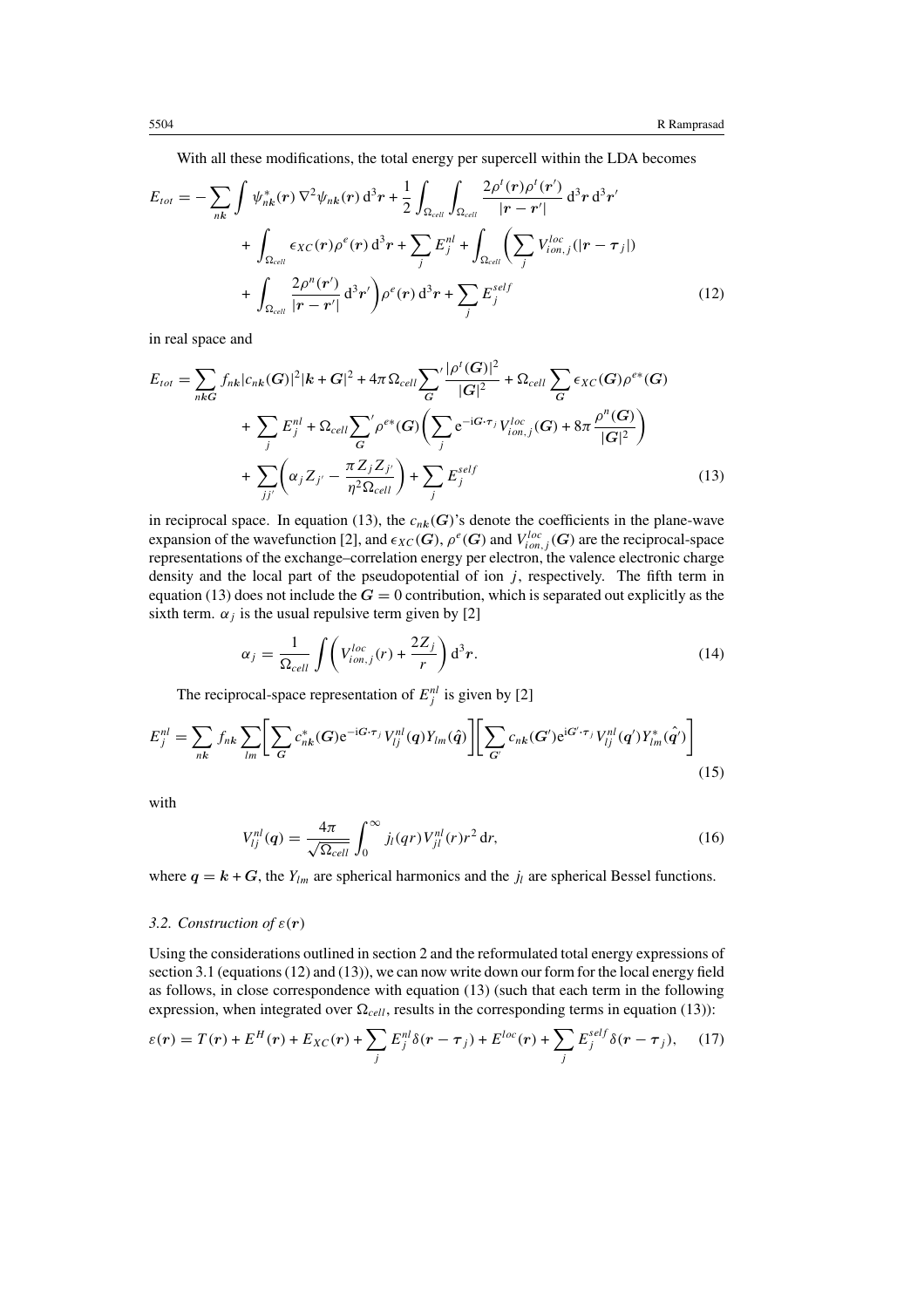where

$$
T(r) = \frac{1}{\Omega_{cell}} \sum_{nk} f_{nk} \left| \sum_{G} c_{nk}(G)(k+G) e^{iG \cdot r} \right|^2,
$$
\n(18)

$$
E^{H}(r) = 4\pi \sum_{G} \rho^{t*}(G) e^{-iG \cdot r} \sum_{G'} \frac{\rho^{t}(G')}{|G'|^2} e^{iG' \cdot r},
$$
\n(19)

$$
E_{XC}(r) = \sum_G \rho^{e*}(G) e^{-iG\cdot r} \sum_{G'} \epsilon_{XC}(G') e^{iG'\cdot r}
$$
\n(20)

and

$$
E^{loc}(r) = \sum_{G} \rho^{e*}(G) e^{-iG\cdot r} \sum_{G'} \left[ \sum_{j} e^{-iG'\cdot \tau_{j}} V_{ion,j}^{loc}(G') + 8\pi \frac{\rho^{n}(G')}{|G'|^{2}} \right] e^{iG'\cdot r} + \rho^{e*}(G) e^{-iG\cdot r} \sum_{j} \left( \alpha_{j} - \frac{\pi Z_{j}}{\eta^{2} \Omega_{cell}} \right).
$$
\n(21)

Note that we have chosen to localize the ionic self-interaction contribution due to ion *j* as a Dirac delta function at site *j*. This choice is entirely arbitrary; as in the case of the non-local pseudopotential term, the non-uniqueness of  $\varepsilon(r)$  and the definition of  $\bar{\varepsilon}(r)$  allow such a procedure.

As discussed earlier, Chetty and Martin [1] specifically chose to use the Maxwell form for *E<sup>H</sup>* (*r*) [1] in their derivation of  $\varepsilon(r)$ ; all other components of  $\varepsilon(r)$  are identical to ours. This use of what amounts to two different theoretical prescriptions in computing their Hartree and local pseudopotential contributions means that exact cancellation of the electron–fictitious ion cross term, which is part of the Hartree term, does not occur in their case. However, as we are ultimately interested in the integrated local energy density  $\bar{\varepsilon}(r)$ , and because the uncancelled contribution in their case integrates to zero within the integration volumes chosen here, this choice of one form versus another for  $E^H(r)$  is not crucial.

Each of the terms in equation (17) can be efficiently calculated using fast Fourier transform (FFT) techniques; calculation of  $\varepsilon(r)$  takes just a fraction of the time required for a single SCF iteration.

### *3.3. Properties of ε(r)*

Equation (4) defines the integrated local energy density,  $\bar{\varepsilon}(r)$ . In this section, we show that the local energy density of a defect-free system (with a supercell larger than the WS cell) when integrated over  $\Omega_{subcell}$  (or, equivalently,  $\Omega_{WS}$ ), results in a gauge-independent, unique, constant quantity, characteristic of the bulk material.

Consider a supercell calculation in which the supercell is composed of an integral number of WS cells. Reciprocal-space quantities are based on the set of vectors {*G*}, where  $G = lb_1 + mb_2 + nb_3$  are the reciprocal-lattice vectors,  $b_1$ ,  $b_2$  and  $b_3$  are the reciprocal-lattice basis vectors for our supercell, and *l*, *m* and *n* are integers. An independent calculation based on the WS cell will use the set of vectors  ${g}$ , with  $g = lb'_1 + mb'_2 + nb'_3$ ,  $b'_1$ ,  $b'_2$  and  $b'_3$  being the reciprocal-lattice basis vectors for the WS cell, *l*, *m* and *n* again being integers. Clearly,  ${g}$  is a subset of  ${G}$ .

Each of the terms in the above expression for the local energy density, except for the nonlocal and the self-interaction terms, is of the form  $\sum_G a^*(G) e^{-iG \cdot r} \sum_G' b(G') e^{-iG' \cdot r}$ , whose integral over the volume of the WS cell yields

$$
\mathcal{I} = \int_{\Omega_{WS}} \sum_{G} a^*(G) e^{-iG \cdot r} \sum_{G'} b(G') e^{iG' \cdot r} d^3 r = \sum_{G,G'} a^*(G) b(G') \int_{\Omega_{WS}} e^{-i(G-G') \cdot r} d^3 r. (22)
$$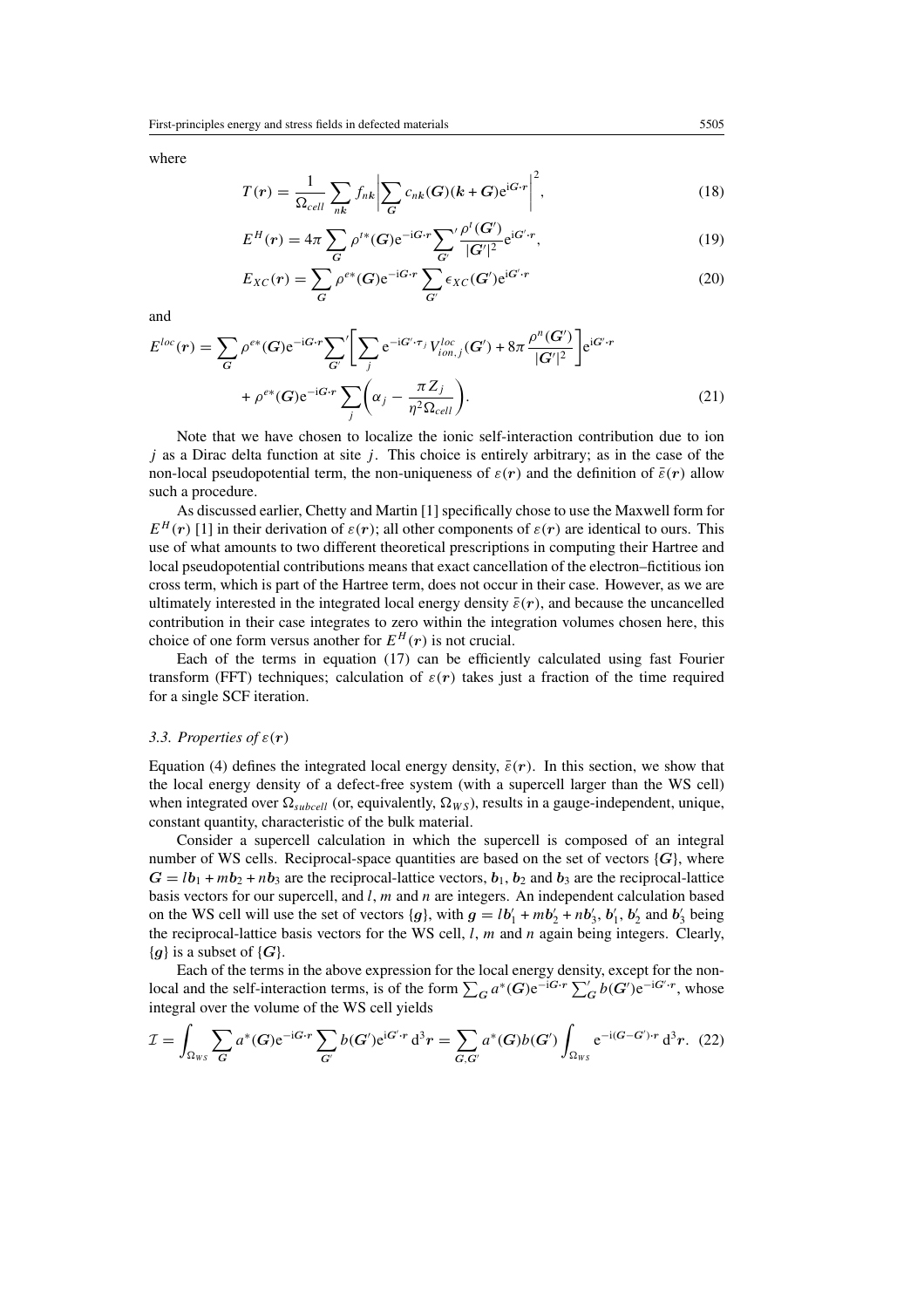Clearly,  $a(r)$  and  $b(r)$  (which are the real-space quantities corresponding to  $a(G)$  and  $b(G)$ , respectively) are periodic functions, with the periodic volumes being the WS cell in the present case. Therefore, all Fourier components involving *G*-vectors not in the set {*g*} are zero. Thus,

$$
\mathcal{I} = \sum_{g,g'} a^*(g)b(g') \int_{\Omega_{WS}} e^{-i(g-g')\cdot r} dr \tag{23}
$$

$$
= \Omega_{WS} \sum_{g} a^*(g) b(g).
$$
 (24)

The above expression is simply the general term (not including the non-local and ionic selfinteraction terms) in the total energy expression for an independent calculation based on the WS cell itself; the non-local and ionic self-interaction terms in the local energy density expression also integrate to the corresponding terms in the total energy expression for a calculation based on the WS cell. Thus, we have shown that the local energy density resulting from a defect-free supercell calculation integrated over its WS cell results in the total energy of the WS cell  $(E_{tot}^{WS})$ , and the integrated local energy density itself is equal to  $E_{tot}^{WS}/\Omega_{WS}$  (= $E_{tot}/\Omega_{cell}$ ).

The same conclusions hold when the integration volume is any integral multiple of the WS cell volume. As mentioned earlier, in the presence of a defect, local characteristics specific to the defect will be captured in  $\bar{\varepsilon}(r)$ , and it may be desirable to integrate  $\varepsilon(r)$  over volumes larger than the WS cell volume, depending on the extent of the defect.

In the present study, the integration volume for the determination of local quantities was chosen to be the cubic Bravais unit cell (consisting of four WS cells). Thus, the integrated local energy density was determined as

$$
\bar{\varepsilon}(r) = \frac{1}{a_0^3} \int_{-a_0/2}^{a_0/2} \int_{-a_0/2}^{a_0/2} \int_{-a_0/2}^{a_0/2} \varepsilon(r - r') \, dx' \, dy' \, dz', \tag{25}
$$

where  $a_0$  is the equilibrium lattice constant. The corresponding reciprocal-space representation is given by

$$
\bar{\varepsilon}(G) = \frac{\sin(G_x a_0/2)}{G_x a_0/2} \frac{\sin(G_y a_0/2)}{G_y a_0/2} \frac{\sin(G_z a_0/2)}{G_z a_0/2} \varepsilon(G),
$$
\n(26)

where  $\varepsilon(G)$  is the local energy density in reciprocal space. The above expression can be used to efficiently calculate  $\bar{\varepsilon}(r)$  using FFT techniques.

### **4. The local stress tensor field**

### *4.1. The average macroscopic stress tensor*

Expressions for the average macroscopic stress tensor, a physical observable and a global quantity, defined as the differential of the total energy with respect to a uniform, symmetric strain,  $\epsilon_{\alpha\beta}$ , have been obtained by previous authors [8, 12, 13]. Here, for completeness (and to compare with the integral of  $\sigma_{\alpha\beta}(r)$  later), we provide an alternative expression for  $\sigma_{\alpha\beta}^{ave}$ derived by starting from the reformulated total energy expression of section 3.1 (equation (13)):

$$
\sigma_{\alpha\beta}^{ave} = \frac{1}{\Omega_{cell}(2 - \delta_{\alpha\beta})} \frac{\delta E_{tot}}{\delta \epsilon_{\alpha\beta}}
$$
  
= -2\sum\_{n k G} f\_{nk} |c\_{nk}(G)|^2 q\_{\alpha} q\_{\beta}  
+ 4\pi \sum' \frac{|\rho'(G)|^2}{G^2} \left(\frac{2G\_{\alpha}G\_{\beta}}{G^2} - \delta\_{\alpha\beta}\right) - 4\pi \sum' \frac{\rho'^\*(G)}{G^2} \frac{\delta \rho'(G)}{\delta G} \left(\frac{2G\_{\alpha}G\_{\beta}}{G^2}\right)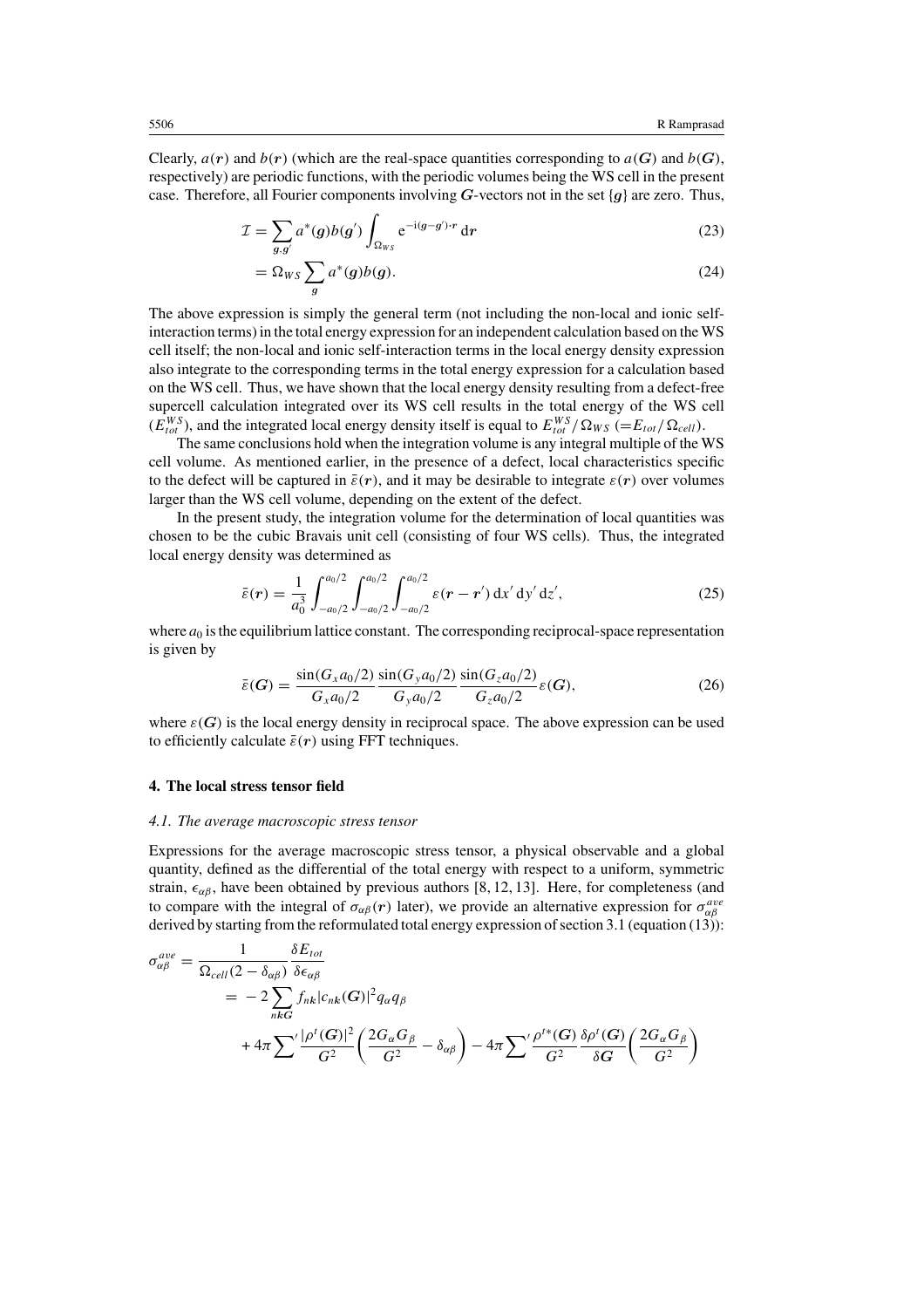$$
+ \delta_{\alpha\beta} \sum_{G} (\epsilon_{XC}(G) - \mu_{XC}(G)) \rho^{e*}(G) + \frac{1}{(2 - \delta_{\alpha\beta})} \frac{\delta E_{pp}^{nl}}{\delta \epsilon_{\alpha\beta}} - \sum_{jG} e^{-iG \cdot \tau_j} \left( \frac{\delta V_{ion,j}^{loc}(G)}{\delta G} \frac{G_{\alpha} G_{\beta}}{G} + V_{ion,j}^{loc}(G) \delta_{\alpha\beta} \right) \rho^{e*}(G) - \sum_{G} \rho^{e*}(G) \left( \left( \frac{\delta \rho^n(G)}{\delta G} - \frac{\rho^n(G)}{G} \right) \frac{G_{\alpha} G_{\beta}}{G^3} + \frac{\rho^n(G)}{G^2} \delta_{\alpha\beta} \right) + \left( \sum_{j} \frac{\pi Z_j}{\Omega_{cell}^2 \eta^2} - \frac{\alpha_j}{\Omega_{cell}} \right) \left( \sum_{j} Z_j \right) \delta_{\alpha\beta},
$$
(27)

where

$$
\frac{1}{(2-\delta_{\alpha\beta})} \frac{\delta E_{pp}^{nl}}{\delta \epsilon_{\alpha\beta}} = -\sum_{nkj} f_{nk} \sum_{lm} \frac{1}{M_l} \bigg[ \sum_{G} c_{nk}^*(G) e^{-iG \cdot \tau_j} v_{lj}(q) Y_{lm}(\hat{q}) \bigg] \times \bigg[ \sum_{G} c_{nk}(G) e^{iG \cdot \tau_j} v_{lj}(q) \bigg( q_{\alpha} \frac{\delta Y_{lm}^*(\hat{q})}{\delta q_{\beta}} \bigg) + \frac{1}{2} \delta_{\alpha\beta} v_{lj}(q) Y_{lm}^*(\hat{q}) - \bar{v}_{lj}(q) Y_{lm}^*(\hat{q}) \frac{q_{\alpha}q_{\beta}}{|q|^2} \bigg] + \text{c.c.}
$$
\n(28)

with

$$
\bar{v}_{lj}(q) = \frac{4\pi}{\sqrt{\Omega_{cell}}} \frac{1}{2l+1} \int_0^\infty [(l+1)j_{l+1}(|q \cdot r|) - j_{l-1}(|q \cdot r|)] v_{lj}(r) r^3 dr \tag{29}
$$

and

$$
\frac{\delta V_{ion,j}^{loc}(G)}{\delta G} = -\frac{4\pi}{\Omega_{cell}} \int_0^\infty r^3 j_1(|G \cdot r|) V_{ion,j}^{loc}(r) dr.
$$
\n(30)

In determining the strain derivatives, we have used the relation [12]

$$
\frac{1}{(2-\delta_{\alpha\beta})}\frac{\delta f(G)}{\delta \epsilon_{\alpha\beta}} = -\bigg(\frac{\delta f(G)}{\delta G}\frac{G_{\alpha}G_{\beta}}{G} + f(G)\delta_{\alpha\beta}\bigg). \tag{31}
$$

The average macroscopic pressure, *p*, due to a uniform, symmetric strain is related to the trace of the average macroscopic stress tensor as follows:

$$
p = -\frac{1}{3}(\sigma_{11} + \sigma_{22} + \sigma_{33}).
$$
\n(32)

# *4.2. Construction of*  $\sigma_{\alpha\beta}(r)$

The local stress tensor field defined in equation (5) can be obtained by term-by-term differentiation with respect to a uniform, symmetric strain  $\epsilon_{\alpha\beta}$  of the local energy density:

$$
\sigma_{\alpha\beta}(r) = \sigma_{\alpha\beta}^T(r) + \sigma_{\alpha\beta}^H(r) + \sigma_{\alpha\beta}^{XC}(r) + \sigma_j^{nl}(r) + \sigma_{\alpha\beta}^{loc}(r),
$$
\n(33)

where

$$
\sigma_{\alpha\beta}^{T}(r) = -2\sum_{nk} f_{nk} \sum_{G} c_{nk}^{*}(G) e^{-iG\cdot r} q_{\alpha} \sum_{G'} c_{nk}(G') e^{iG'\cdot r} q_{\beta},
$$
\n
$$
\sigma_{\alpha\beta}^{H}(r) = -4\pi \sum_{G} \rho^{t*}(G) e^{-iG\cdot r} \sum_{G'} \frac{\rho^{t}(G') e^{iG'\cdot r}}{G'^{2}} \delta_{\alpha\beta}
$$
\n
$$
+4\pi \sum_{G} \rho^{t*}(G) e^{-iG\cdot r} \sum_{G'} \frac{\rho^{t}(G') e^{iG'\cdot r}}{G'^{2}} \left(\frac{2G'_{\alpha}G'_{\beta}}{G'^{2}}\right)
$$
\n(34)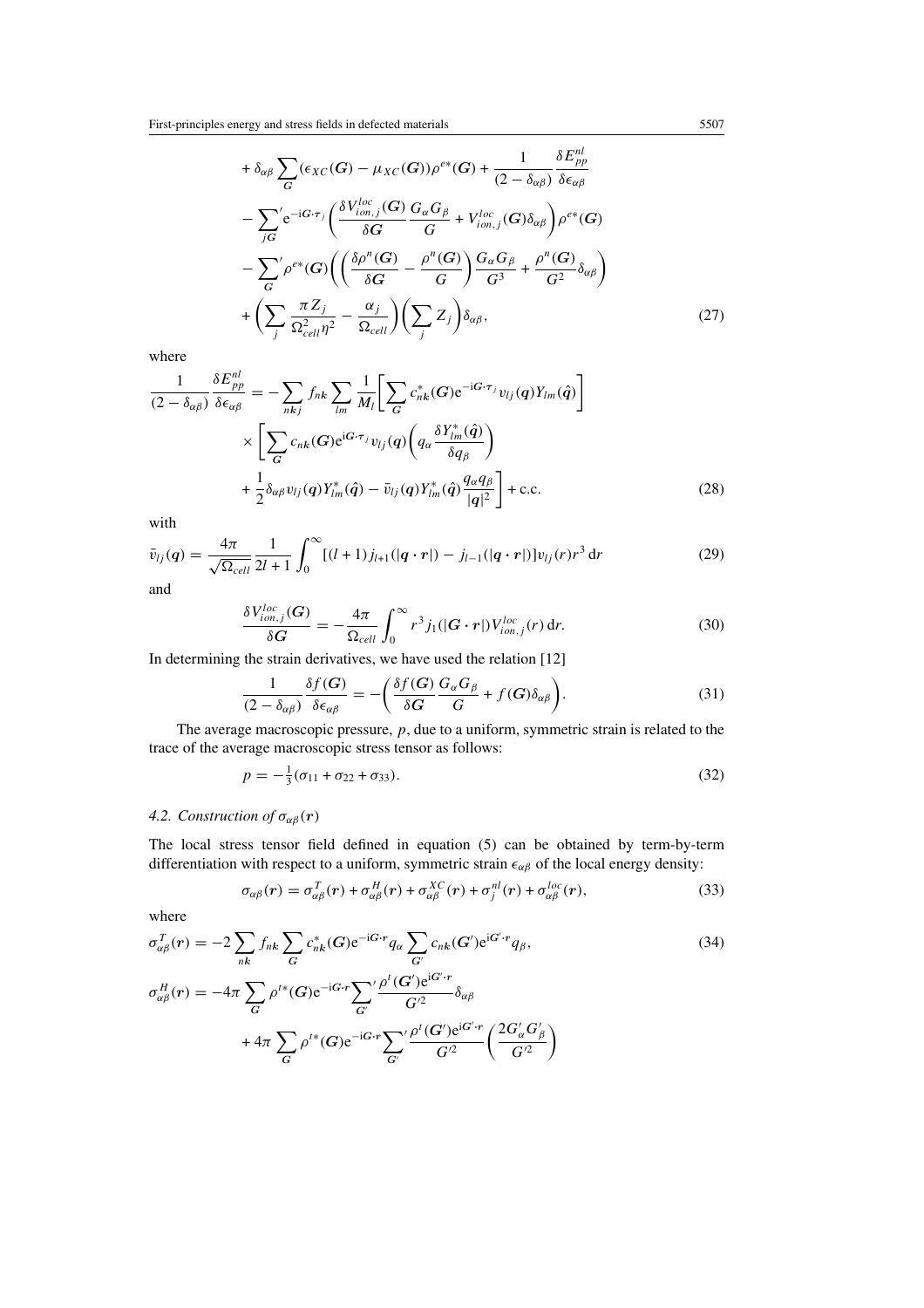$$
-4\pi \sum_{G} \rho^{t*}(G) e^{-iG\cdot r} \sum_{G'} \frac{\delta \rho^n(G')}{\delta G'} \frac{e^{iG'\cdot r}}{G'^2} \left(\frac{G'_\alpha G'_\beta}{G'}\right)
$$

$$
-4\pi \sum_{G} \frac{\delta \rho^{n*}(G)}{\delta G} e^{-iG\cdot r} \left(\frac{G_\alpha G_\beta}{G}\right) \sum_{G'} \frac{\rho^t(G') e^{iG'\cdot r}}{G'^2}
$$
(35)

with

$$
\frac{\delta \rho^n(G)}{\delta G} = -\frac{1}{\Omega_{cell}} \left( \frac{G}{4\eta^2} \right) e^{-G^2/8\eta^2} \sum_j Z_j e^{-iG'\cdot \tau_j},\tag{36}
$$

$$
\sigma_{\alpha\beta}^{XC}(r) = \delta_{\alpha\beta} \sum_{G} \rho^{e*}(G) e^{-iG\cdot r} \sum_{G'} (\epsilon_{XC}(G') - \mu_{XC}(G')) e^{iG'\cdot r}, \qquad (37)
$$

$$
\sigma_j^{nl}(r) = \frac{\delta(r - \tau_j)}{(2 - \delta_{\alpha\beta})} \frac{\delta E_{pp}^{nl}}{\delta \epsilon_{\alpha\beta}}
$$
(38)

and

$$
\sigma_{\alpha\beta}^{loc}(r) = -\sum_{j} \sum_{G}^{\prime} \rho^{e*}(G) e^{-iG\cdot r} \sum_{G'} e^{iG'\cdot r} e^{iG'\cdot r_{j}} \left( \frac{\delta V_{ion,j}^{loc}(G')}{\delta G'} \frac{G'_{\alpha} G'_{\beta}}{G'} + V_{ion,j}^{loc}(G') \delta_{\alpha\beta} \right)
$$

$$
- 8\pi \sum_{G}^{\prime} \rho^{e*}(G) e^{-iG\cdot r} \sum_{G'} e^{iG'\cdot r} \left( \frac{\delta \rho^{n}(G')}{\delta G'} \frac{G'_{\alpha} G'_{\beta}}{G'^3} + \frac{\rho^{n}(G)}{G'^2} \delta_{\alpha\beta} \right)
$$

$$
+ 8\pi \sum_{G}^{\prime} \rho^{e*}(G) e^{-iG\cdot r} \sum_{G'} e^{iG'\cdot r} \left( \rho^{n}(G') \frac{G'_{\alpha} G'_{\beta}}{G'^4} \right)
$$

$$
- \rho^{e*}(G) e^{-iG\cdot r} \sum_{j} \left( \alpha_{j} - \frac{\pi Z_{j}}{\eta^{2} \Omega_{cell}} \right) \delta_{\alpha\beta}.
$$
(39)

It can be verified that  $\sigma_{\alpha\beta}(r)$ , when integrated over  $\Omega_{cell}$ , results in the average macroscopic stress,  $\sigma_{\alpha\beta}^{ave}$  (equation (27)).

# *4.3. Properties of*  $\sigma_{\alpha\beta}(r)$

The integrated stress tensor field,  $\bar{\sigma}_{\alpha\beta}(r)$ , is defined by equation (7). For defect-free systems subjected to a uniform strain,  $\bar{\sigma}_{\alpha\beta}(r)$  is a constant function in space equal to the average macroscopic stress tensor,  $\sigma_{\alpha\beta}^{ave}$ . Defects introduce non-uniform strains, and in such cases  $\bar{\sigma}_{\alpha\beta}(r)$  describes the local stress concentrations.

As in the calculation of  $\bar{\varepsilon}(r)$ , we use the cubic Bravais unit cell for the determination of the stress fields as well, with real- and reciprocal-space expressions for  $\bar{\sigma}_{\alpha\beta}$  analogous to equations (25) and (26), respectively. In the present study, we focus on the integrated hydrostatic pressure field,  $\bar{p}(r)$ , which is related to the trace of the stress tensor field:

$$
\bar{p}(r) = -\frac{1}{3}(\bar{\sigma}_{11}(r) + \bar{\sigma}_{22}(r) + \bar{\sigma}_{33}(r)).
$$
\n(40)

### **5. Results**

In this section, we first present total energy results for defect-free bulk Al at equilibrium. We then focus on two examples of defected Al: bulk Al with an isolated vacancy, and a Al(001) surface, and examine the local energy and stress fields set up in these systems due to the defects, using the methods outlined in sections 3 and 4.

The electronic ground state for these systems was determined self-consistently using the Teter–Payne–Allan preconditioned conjugate gradient method [18] through the solution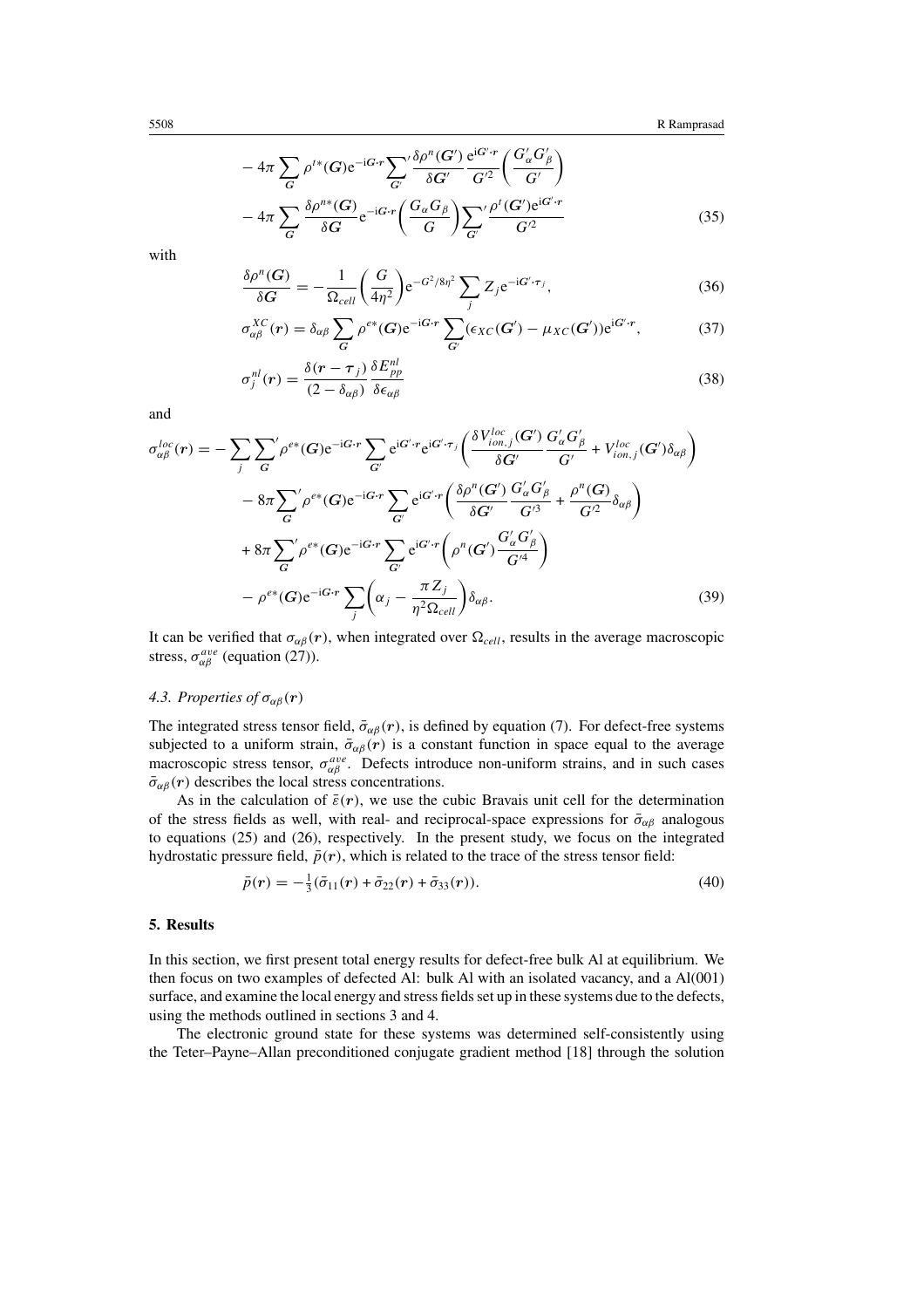of the Kohn–Sham single-particle equations. A norm-conserving non-local pseudopotential, transformed using the Kleinman–Bylander technique [19], was used to describe the Al cores. For the equilibrium bulk calculations (one atom per unit cell), 28 'special' *k*-points were used to sample quantities within the irreducible wedge of the IBZ; 20 special *k*-points within the IBZ were used for the vacancy calculation (31 atoms per unit cell) and 40 special *k*-points were used for the Al(100) slab calculation (14 atoms per unit cell). All results reported here were well converged for the above choices of Brillouin zone meshes and a plane-wave cut-off energy of 16 Ryd.

# *5.1. Equilibrium bulk Al*

Bulk Al exists as an fcc structure. The ground state of the system is obtained by minimizing the total energy per atom of the fcc structure with respect to the lattice constant, and the ground state properties are determined by fitting the theoretical values of energy and volume to an integrated equation of state  $[20]$  (figure  $2(a)$ ). We calculate the equilibrium lattice constant and bulk modulus to be 7.48 au and 85.3 GPa, respectively, the former being about 1.6% higher and the latter about 5% lower than experimental determinations [21, 22]. The deviation of the calculated properties from the observed ones are consistent with previous LDA results for bulk Al [23]. In figure 2(b), the average macroscopic pressure values calculated directly from first principles using equation (32) at a series of values of the lattice constant centred about the equilibrium are compared with the pressures estimated using the integrated equation of state [20]; as can be seen, the two curves are in excellent agreement.

### *5.2. Isolated vacancy in bulk Al*

To demonstrate the utility of the integrated local quantities defined earlier, we consider bulk fcc Al with a point defect, modelled using a 32-site cubic supercell with one of the sites vacant. Figure 3 displays the valence charge density profile on a (001) plane for this supercell, with the vacancy at the centre of the plane. Not surprisingly, there is an accumulation of electronic charge at the bond centres, and depletion elsewhere, with the depletion most pronounced in the vicinity of the vacancy. We calculate the unrelaxed vacancy formation energy to be 0.82 eV, in excellent agreement with the results of a recent calculation using similar methods and supercell [24].

Figure 4 shows the integrated energy density,  $\bar{\varepsilon}(r)$ , along a (001) plane. At the boundaries of the supercell, the energy density takes on a value corresponding to defect-free equilibrium bulk Al,  $\bar{\varepsilon}_{bulk}$  (= $E_{tot}^{WS}/\Omega_{WS}$ ), and in the vicinity of the vacancy, it increases from its bulk value with a shape consistent with the point symmetry at the vacancy. The energy density profile affords a means of partitioning space into a vacancy region (region of varying  $\bar{\varepsilon}$ ) and a bulk region (region of constant  $\bar{\varepsilon}$ ). The contribution to the vacancy formation energy comes entirely from the vacancy region; in fact, the integral of  $\bar{\varepsilon}(r) - \bar{\varepsilon}_{bulk}$  in the vacancy region yields a value of 0.82 eV in agreement with the vacancy formation energy calculated using total energy results. The increase in  $\bar{\varepsilon}(r)$  close to the vacancy is to be expected since the vacancy region constitutes a region of coordination lower than the preferred 12-fold one in the bulk, and since the overall energy cost for creating a vacancy comes from this region. That  $\bar{\varepsilon}(r)$  recovers its bulk value away from the vacancy indicates minimal interaction between the vacancy and its periodic images; this is a useful diagnostic for choosing supercells that are sufficiently large for the defect calculation.

Figure 5 portrays the integrated pressure field,  $\bar{p}(r)$ , along a (001) plane. The presence of the vacancy causes a low-pressure region in its neighbourhood and a high-pressure region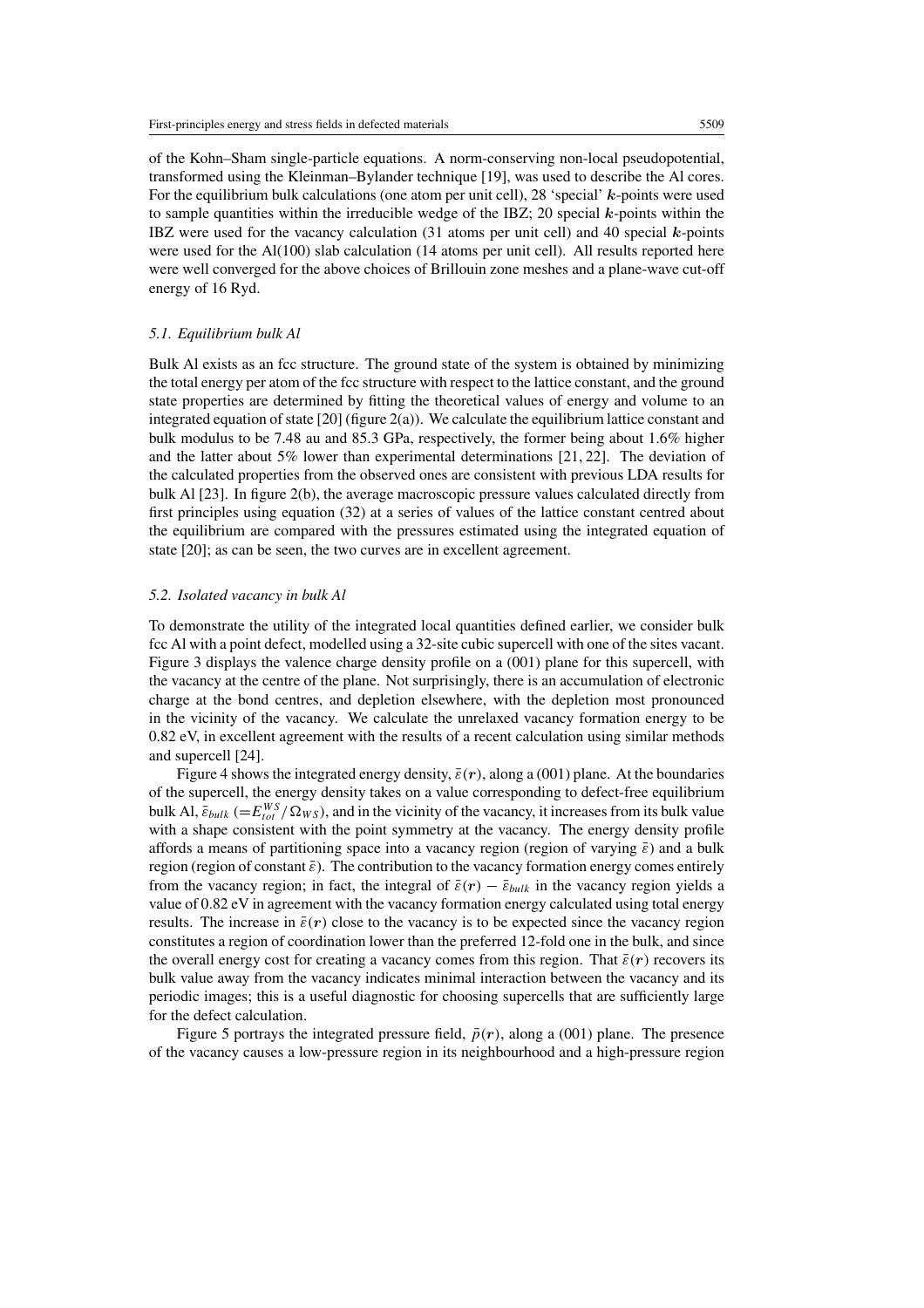

**Figure 2.** (a) Calculated total energies per WS cell for fcc bulk Al (open circles) are fitted to the Birch equation of state [20] (solid curve); (b) pressures calculated from the equation of state fit (solid line) of (a) are compared with those calculated directly from first principles (open circles).

just beyond the nearest-neighbour atoms. Inspection of the forces on the ionic cores also indicates a tendency for the atoms closest to the vacancy to relax towards the vacancy. Thus, the pressure field is consistent with the sense of the forces on the ionic cores, and also with the intuitive picture that atoms from a bulk-like region will want to 'flow' into a region of lower concentration and thereby relieve the pressure field that is generated due to the unrelaxed vacancy. The pressure field gradually goes to zero far away from the vacancy (characteristic of the equilibrium bulk), again indicating that the vacancies are well separated from each other.

### *5.3. Al(001) surface*

We used a seven-layer Al(001) slab to model the Al(001) surface. The supercell in this case consisted of 14 atoms (two atoms per layer) and the periodic slabs were separated by three vacuum layers. The calculated surface energy for the unrelaxed slab is 69 meV  $\AA^{-2}$ , which compares well with the experimental estimation of 71–74 meV  $\rm \AA^{-2}$  [25] averaged for low-surface-energy surfaces, and an earlier LDA result of 67 meV  $\rm \AA^{-2}$  for the Al(001) surface [26].

Since  $\Omega_{subcell}$  is again the cubic Bravais unit cell,  $\bar{\varepsilon}(r)$  and  $\bar{\sigma}_{\alpha\beta}(r)$  are constant functions along planes parallel to the (001) surface, and vary only along directions perpendicular to the surface.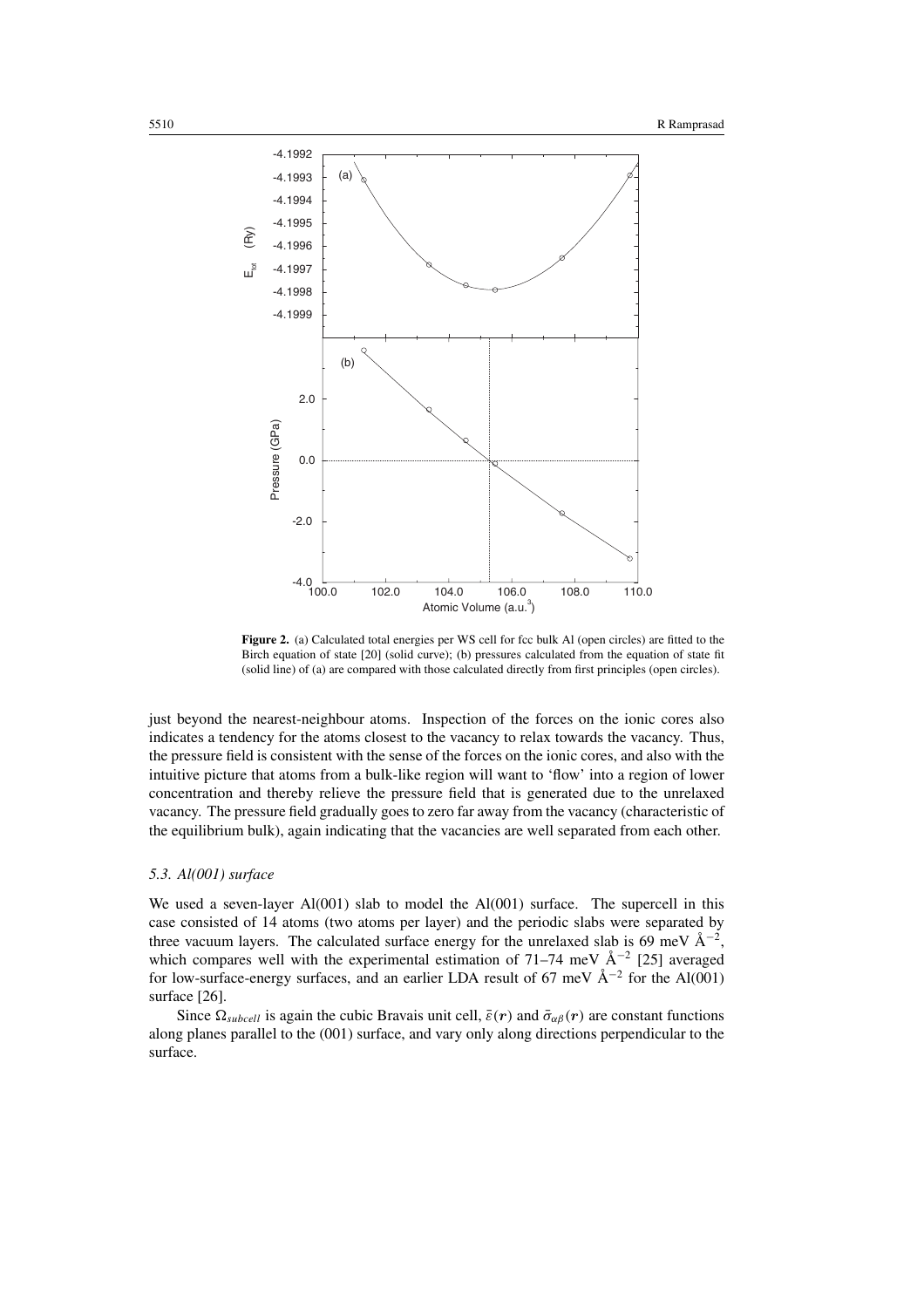

**Figure 3.** A contour plot at four levels of constant valence charge density (in au<sup>−</sup>3) on the (001) plane for Al with an isolated vacancy (modelled with a 32-site cubic supercell). Atoms are shown as solid circles and the vacancy is at the centre of the plane shown.



**Figure 4.** Integrated local energy density,  $\bar{\varepsilon}(r)$  (in Ryd au<sup>-3</sup>), along the (001) plane.  $\bar{\varepsilon}(r)$  recovers its equilibrium bulk value (indicated by an arrow) away from the vacancy. A contour plot at four levels of constant  $\bar{\varepsilon}(r)$  is also shown.

Figure 6 shows the  $\bar{\varepsilon}(r)$  profile perpendicular to the (001) surface. As can be seen,  $\bar{\varepsilon}(r)$ approaches its defect-free bulk value in the interior of the slab, increases from its bulk value in the vicinity of the free surface and approaches zero away from the surface in the vacuum region. Once again, we see that the supercell can be partitioned into bulk and surface regions. The integral of  $\bar{\varepsilon}(r) - \bar{\varepsilon}_{bulk}$  in the surface region yields the surface energy calculated above using total energy methods, indicating that the contribution to the surface formation energy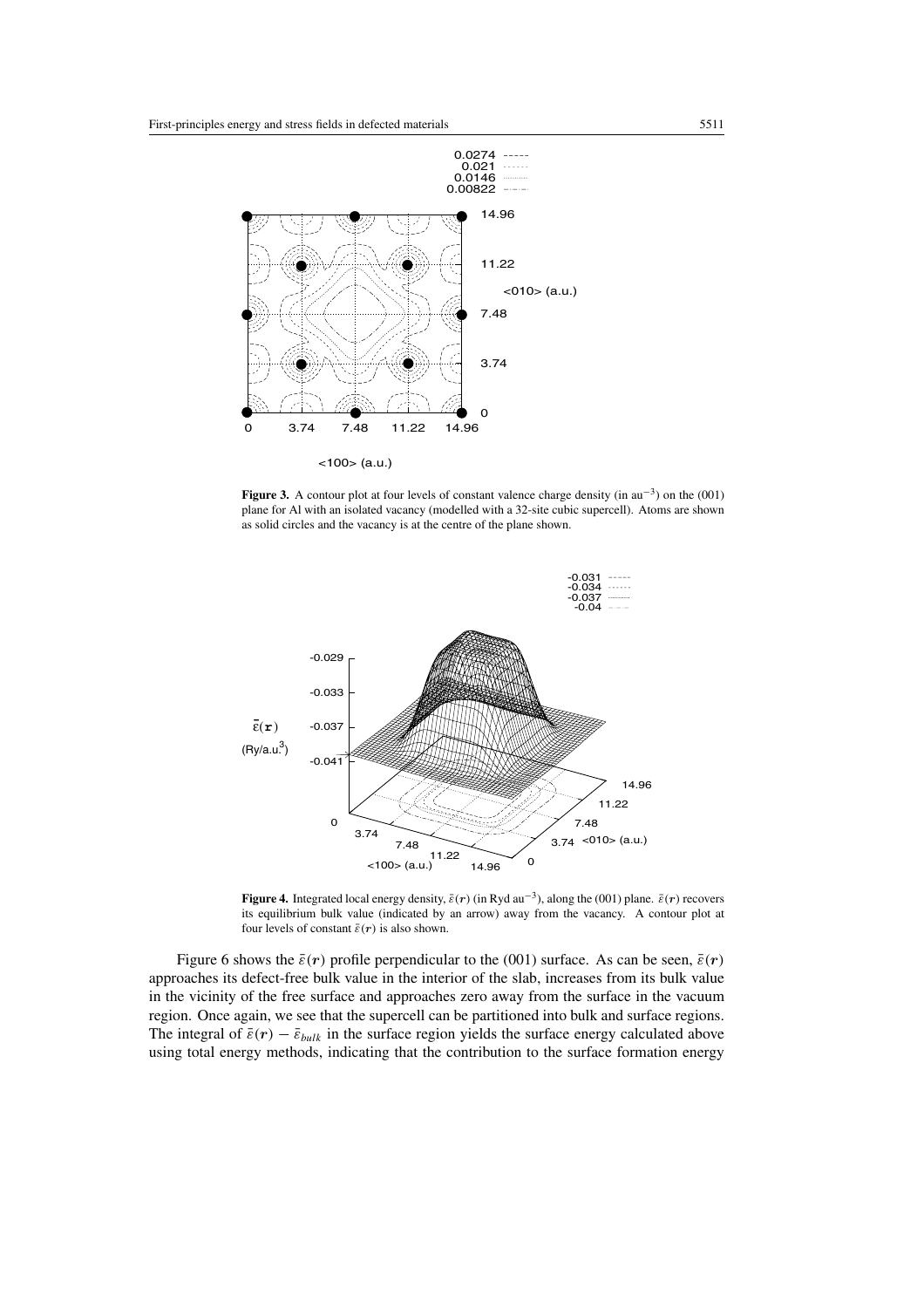

**Figure 5.** Integrated pressure field,  $\bar{p}(r)$  (in GPa), along the (001) plane.  $\bar{p}(r)$  recovers its equilibrium bulk value (namely, zero) away from the vacancy. A contour plot at four levels of constant  $\bar{p}(r)$  is also shown.



**Figure 6.** Integrated local energy density,  $\bar{\varepsilon}(r)$ , perpendicular to the (001) surface for a seven-layer Al(001) slab. Vertical dotted lines represent (001) layers and the arrow indicates *ε*¯ corresponding to defect-free bulk Al.

comes entirely from the surface region. A point of inflection in the  $\bar{\varepsilon}(r)$  profile can be seen about 3.7 au above the free surfaces. The origin of this feature is not clear, but it may be due to the electron gas that leaks out of the surface.

The integrated pressure field,  $\bar{p}(r)$ , along the  $\langle 001 \rangle$  direction for the Al(001) slab is shown in figure 7. In the interior of the slab,  $\bar{p}(r)$  takes on a value close to zero and characteristic of the equilibrium bulk, whereas in the neighbourhood of the surface, it deviates from the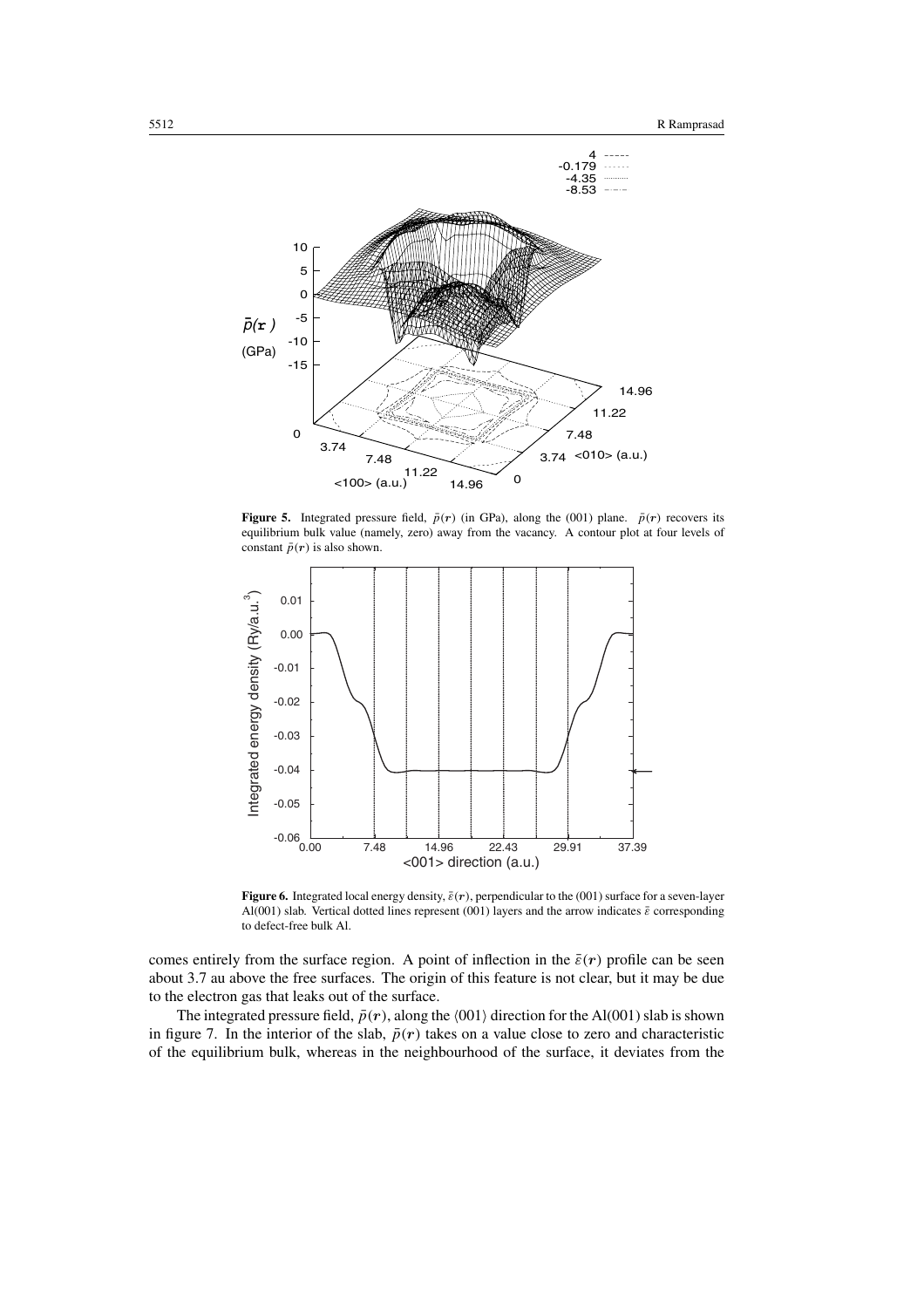

**Figure 7.** Integrated pressure,  $\bar{p}(r)$ , perpendicular to the (001) surface for a seven-layer Al(001) slab. Vertical dotted lines represent (001) layers.

near-zero value. Between the first and second surface layers,  $\bar{p}(r)$  is negative and just outside the surface layer, it is positive, indicating a propensity for the surface layer to relax inward. However, in this case of defected Al (unlike in the case of an isolated vacancy in bulk Al), additional features can be seen in the integrated pressure field plot (figure 7), making the above conclusion of the surface relaxation tendency premature. In particular, interesting structure can be seen in the 'vacuum' region (the region on either sides of the slab) which consists of electron gas that has leaked out of the surface. We explore the implications of the integrated pressure field of figure 7 in greater detail in the following section. Inspection of the forces on the ionic cores indicates a tendency for negligible but *outward* relaxation; we calculate an outward force of 0.0004 eV au<sup>-1</sup> on the surface layer, and an inward force of 0.046 eV au<sup>-1</sup> on the second-layer atoms. This result is consistent with earlier theoretical calculations [26, 27] and with experiments [14].

### **6. Discussion**

One of the underlying motivations for the present study was to develop new theoretical tools for the practical analysis of results from first-principles total energy calculations. Ideally, these tools should provide an intuitive picture of the underlying quantum mechanical structure of the system, without appealing to a single-particle orbital picture that, from a formal standpoint, cannot be justified within ground state DFT [28]. As an illustration of this approach, we outline the application of the pressure field, or more generally, the stress tensor field, to the analysis of surface relaxations.

Inward or negligible relaxation of the outer layer of atoms in metallic surfaces is so prevalent that significant outward relaxation is considered anomalous [14]. This characteristic behaviour is most simply explained [29] in terms of satisfying the coordination requirements of the outer-layer atoms, which have low coordination compared to the bulk atoms. The outerlayer atoms therefore move inward toward the second-layer atoms in order to saturate their dangling bonds. Consistent with this idea, surfaces which display negligible relaxation tend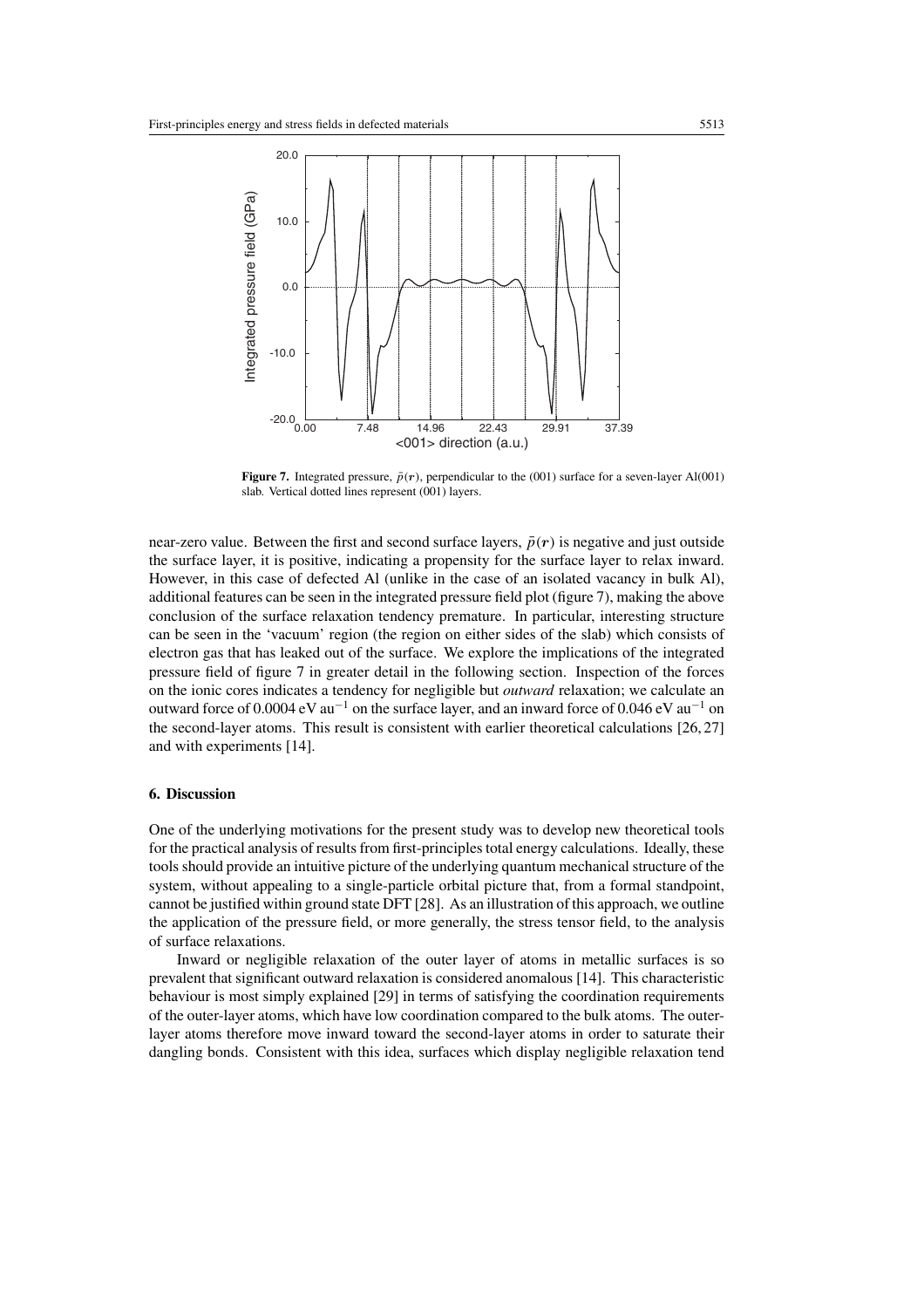to be closely packed. Their atoms are already well coordinated along the surface plane, so the driving force for inward relaxation is minimal. An alternative rationale [29] for inward surface relaxation is provided by the Smoluchowski effect [30]. In this picture, electrons close to the surface seek to decrease their kinetic energy by reducing the curvature of their wavefunctions. The electrons move from directly above the surface atoms to the hollows between them, and thus closer to the surface. This forces the ionic cores to move closer to the bulk as well.

Clearly, if these effects were the only factors governing surface relaxation, large outward relaxations would never occur. For this reason, experimental results supporting the existence of large outward relaxations have excited considerable theoretical interest. In some cases, mechanisms based on first-principles calculations have been proposed to explain the experimental results [29], but these are necessarily system-specific and cannot provide an intuitive picture of competing effects in the general case. The present work suggests that the pressure field may provide an alternative means for analysing a broad class of surfaces and relaxations.

As an example, consider the Al(001) pressure field illustrated in figure 7. At first glance, the pressure field in the vicinity of the outer surface layer and the forces on the surface and second-layer atoms appear to indicate contrasting directions for the Al(001) surface relaxation. This apparent contradiction can be resolved, however, by noting that:

- (i) in general, the direction of the force on an atom (which is part of a larger system) and the local pressure around the atom need not be consistent with each other; the net force on an atom may be zero, even though the atom experiences non-zero pressures or stresses  $locally<sup>1</sup>$ , which is precisely the case here; and
- (ii) a complete picture of the various factors leading to the net force on the surface atoms requires an examination of the pressure field not just in the immediate neighbourhood of the outer surface, but also in the vacuum region.

Consider the pressure field illustrated in figure 7. The integrated pressure at a point *r* is the microscopic pressure averaged over a cubic Bravais cell with lattice constant 7.48 au, and centred at the reference point *r*. Therefore,  $\bar{p}(r)$  for *r* between 0.00 and 3.74 au or between 33.66 and 37.40 au along the  $\langle 001 \rangle$  direction involves integration volumes consisting purely of electron gas, and so is positive (clearly, particles with like charge enclosed in a volume exert an outward, or positive, pressure on the volume boundaries). However, in the region between 3.74 and 7.48 au or between 29.92 and 33.66 au,  $\bar{p}(r)$  involves integration volumes consisting of the electron gas in the vacuum region as well as the positively charged surface layer atoms. The large negative integrated pressures observed in parts of these regions represent the electrostatic attraction between the two oppositely charged entities. This leads to a driving force for outward surface relaxation. On the other hand, positive values of  $\bar{p}(r)$  just outside the surface layer and negative values in the region between the outer- and second-layer atoms represent the preference for inward relaxation of the outer-layer atoms in order to satisfy their coordinative unsaturation. The positive values of  $\bar{p}(r)$  in the region between 3.74 and 7.48 au are also consistent with the Smoluchowski effect [30]. In the case of Al(001), the various driving forces for inward and outward relaxation are nearly in balance, leading to a very small net outward relaxation. For other surfaces, the relaxations resulting from these competing effects will be more dramatic.

In addition to aiding in understanding the driving forces underlying surface relaxations, the stress field concept has a number of other direct applications to materials theory. It can be used to study the mechanisms driving surface reconstructions [31], the stability of interfaces

 $<sup>1</sup>$  A good example of a system in which the net force on each atom is zero while the pressure (locally and globally)</sup> is non-zero is a periodic infinite solid subjected to a uniform isostatic strain.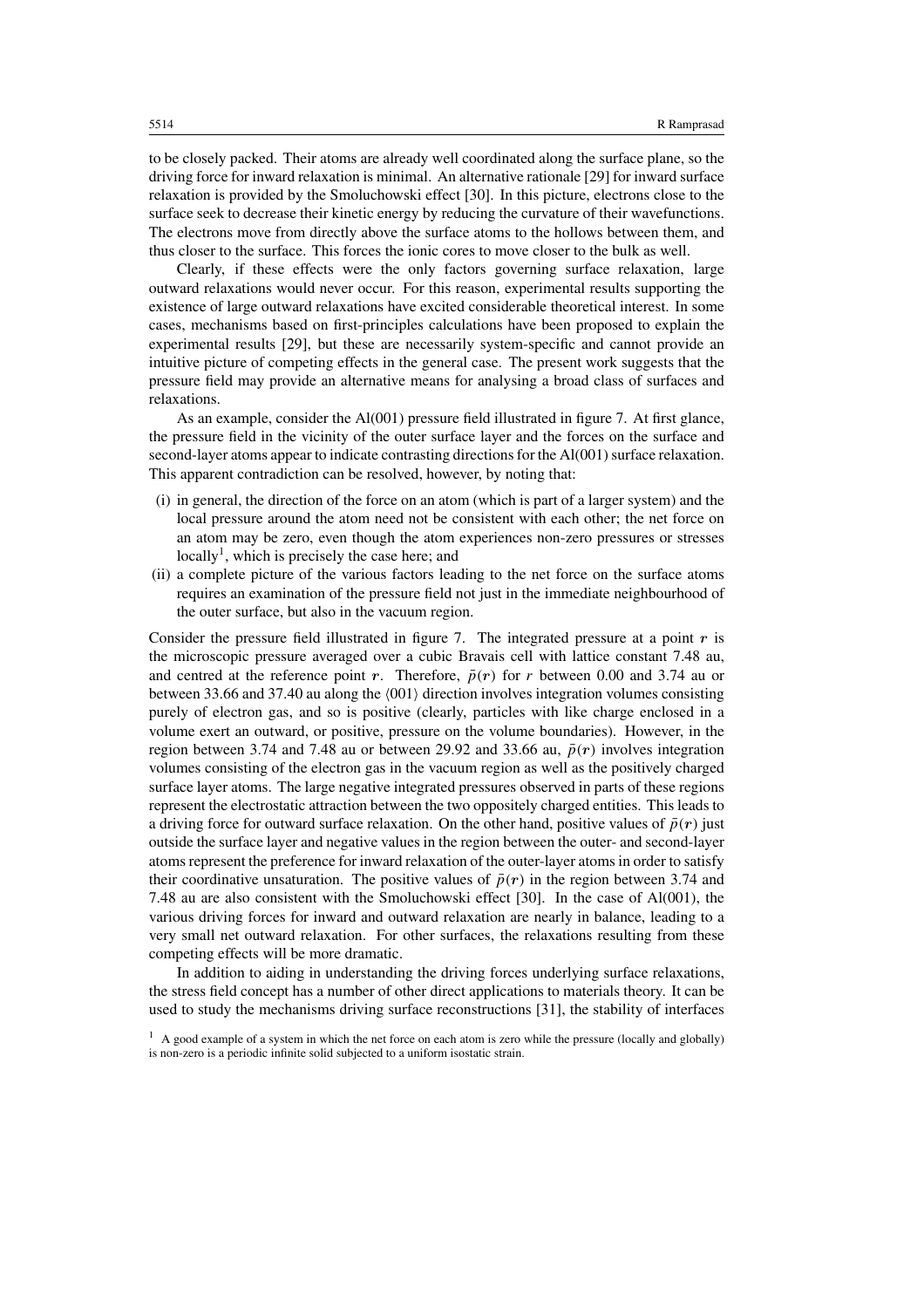and interphases, and the interplay between structure and chemistry at point, line and planar defects. Specific examples include the growth of thin films on substrates, polymer/metal adhesion, precipitation of new phases during a phase transformation and the effect of impurity segregation on the cohesion or embrittlement of grain boundaries.

Finally, the energy and stress tensor fields have exciting potential applications as starting points for the development of materials models bridging scales of length and time. For example, the energy density field provides an intuitive framework for treating a defect—be it a vacancy or a grain boundary or a dislocation—as a spatially and energetically well-characterized quasiparticle. This suggests the use of the energy field to construct interaction potentials for atomistic or meso-scale defect dynamics simulations. The first-principles stress field can likewise provide a link between microscopic and macroscopic length scales by serving as an input to continuum models of deformation and dislocation phenomena [32]. Traditionally, such models are based on elasticity theory [33], and consequently, breakdown occurs in regions of plastic deformation (e.g., dislocation cores). Detailed information about the stress fields in these regions, obtained using the methods described in this work, would bridge this gap, and provide the potential for significant improvements in the fidelity of continuum materials models.

# **7. Summary**

We have proposed a new approach to the microscopic characterization of defects in periodic systems by defining spatially varying local fields. In particular, we have identified two quantities, the local energy density  $\varepsilon(r)$  and the local stress density  $\sigma_{\alpha\beta}(r)$ , which yield the total energy and the average macroscopic tensor, respectively, when integrated over the volume of the entire supercell. Although inherently non-unique in nature,  $\varepsilon(r)$  and  $\sigma_{\alpha\beta}(r)$  provide meaningful results when integrated over specific volumes, resulting in the integrated quantities,  $\bar{\varepsilon}(r)$  and  $\bar{\sigma}_{\alpha\beta}(r)$ , respectively. In the presence of a defect,  $\bar{\varepsilon}(r)$  and  $\bar{\sigma}_{\alpha\beta}(r)$  capture the local chemical variations associated with the disturbance of the crystalline environment, while far away from the defect, they recover their bulk values. These features are reflected in our results for the test cases of bulk Al with a vacancy and the Al(001) surface. We have also outlined potential applications of these local concepts to the characterization of surface relaxations and in helping bridge phenomena occurring at different length scales.

# **Acknowledgments**

I would like to thank the Albuquerque High Performance Computing Center (AHPCC), the National Center for Supercomputing Applications (NCSA), and the Maui High Performance Computing Center (MHPCC) for providing the computational resources used in this work. This research was supported by the National Science Foundation grant DMR-9520371. I would also like to thank Professor David Vanderbilt (Rutgers University) for helpful discussions, and Dr Susan Atlas for permission to use, and implement features (including the theory outlined in this paper) in, the total energy code VERNET.

### **References**

- [1] Chetty N and Martin R M 1992 *Phys. Rev.* B **45** 6074 Chetty N and Martin R M 1992 *Phys. Rev.* B **45** 6089
- [2] Pickett W E 1989 *Comput. Phys. Rep.* **9** 115
- [3] Chetty N and Martin R M 1991 *Phys. Rev.* B **44** 5568